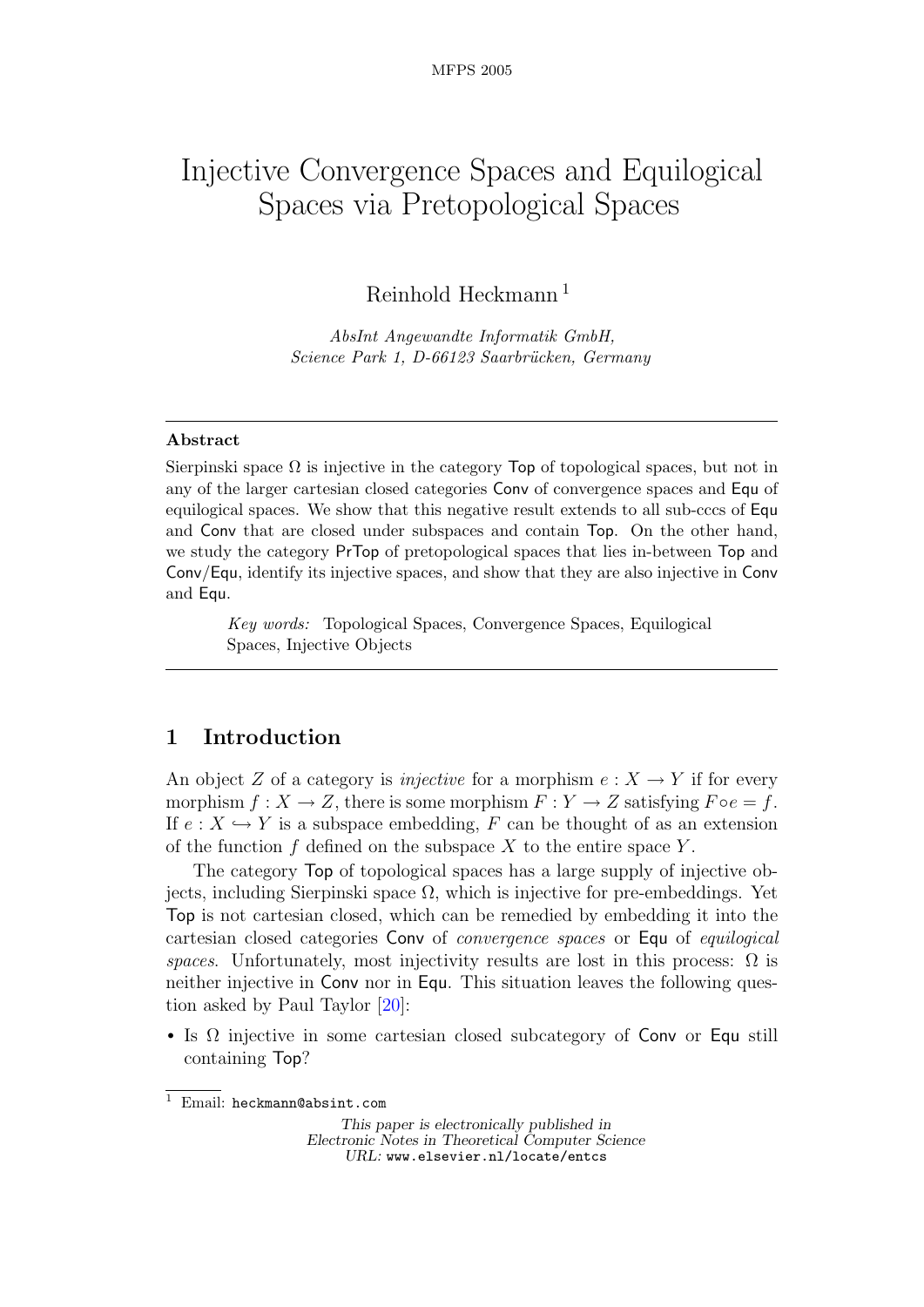A natural candidate for this subcategory is the least cartesian closed subcategory closed under pre-subspaces and containing Top, which is the same for Conv and Equ (up to equivalence), namely the category EpiTop of *epitopologi-*cal or Antoine spaces [\[12,](#page-18-1)[16,](#page-18-2)[15,](#page-18-3)[5,](#page-17-0)[6,](#page-17-1)[8\]](#page-18-4), called  $\Omega$ -initial spaces in [\[10\]](#page-18-5), where we already asked whether  $\Omega$  is injective in that category. Now we can provide a negative answer: we show that  $\Omega$  is *not* injective in EpiTop by means of an example in Section [11.](#page-16-0)

Yet the failure of injectivity of  $\Omega$  in Conv and Equ leaves another question:

• Are there any other non-trivial injective spaces in Conv or Equ?

At first glance, Andrej Bauer provided a negative answer to this question in case of Equ: he showed that the only injective space in Equ is the terminal space 1 [\[2\]](#page-17-2). Yet he used the original definition of Equ in that note, which is based on equivalence relations in  $\mathcal{T}_0$  topological spaces or on modest sets. This version of Equ does not contain all topological spaces, but only the  $\mathcal{T}_0$  ones. Later many people turned to a more comprehensive definition based on equivalence relations in arbitrary topological spaces or on assemblies [\[19\]](#page-18-6), which includes all of Top. Therefore it admits injective spaces other than 1, namely the indiscrete topological spaces, for the trivial reason that all functions to such spaces are continuous. In this paper, we show that Equ and Conv also admit some more interesting non-trivial (i.e., not indiscrete) injective spaces. We shall even see that any equilogical space can be embedded into an injective space. Our injective spaces are intimately related with a modest generalization of Top, the category PrTop of *pretopological spaces*. Like Top, PrTop is not cartesian closed, but can be embedded into the cartesian closed categories Conv and Equ. Unlike Top, this embedding does not destroy injectivity properties: the injective objects of PrTop are still injective in Conv and Equ.

Section [2](#page-2-0) presents the interval power set, which is useful in studying pretopological spaces. Section [3](#page-3-0) introduces pretopological spaces by various equivalent definitions. After defining subbases for pretopologies in Section [4,](#page-4-0) we present initial constructions in PrTop (Section [5\)](#page-5-0), which include products and subspaces. Section [6](#page-6-0) introduces the specialization relation of a pretopological space, which is useful in describing finite pretopological spaces. In Section [7,](#page-7-0) we study the embedding of Top into PrTop as a reflective subcategory and show that Sierpinski space  $\Omega$  is not injective in PrTop. Section [8](#page-8-0) introduces the special space  $\Lambda$ , whose role for PrTop is analogous to the role of Sierpinski space  $\Omega$  for Top; in particular it is injective—not only in PrTop, but also in Conv (Section [9\)](#page-11-0) and Equ (Section [10\)](#page-13-0). Section [10](#page-13-0) also presents a simple characterization of injective spaces in Equ. The final section [11](#page-16-0) contains an example implying that—in contrast to  $\Lambda$ —Sierpinski space is not injective in any sub-ccc of Conv and Equ that is closed under subspace and includes Top.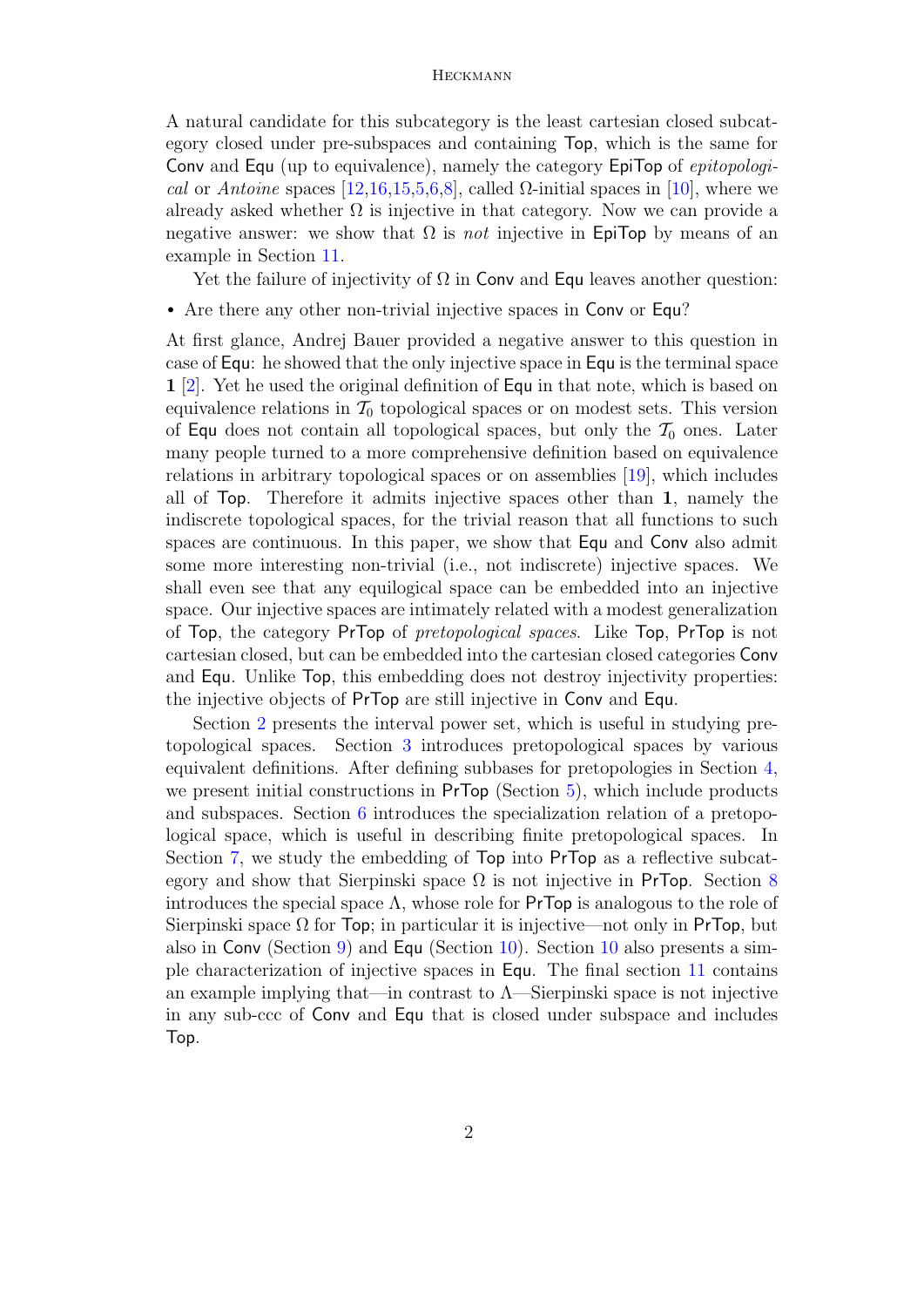### <span id="page-2-0"></span>2 The Interval Power Set

The space of real numbers embeds quite nicely into the interval domain of the reals. This embedding has been generalized to various kinds of topological or metric spaces. Here we embed power sets into interval power sets, which turn out to be quite useful in studying pretopological spaces. The idea is quite simple and the basic properties of the construction are easily proved. Thus the main purpose of this section is to present the notations used in the following sections.

Let X be a set and  $(\mathcal{P}X, \subseteq)$  its power set lattice. The *interval power set*  $\mathcal{IP}X$  of X has elements  $[A, B]$  where  $A, B \in \mathcal{P}X$  with  $A \subseteq B$ . We consider the intervals  $[A, B]$  not so much as sets of sets, but as special pairs  $(A, B)$ of sets subject to the side condition  $A \subseteq B$ . The intuition of  $P = [A, B]$  is that of a set with a kind of fuzzy membership: A is the set of elements which are certainly in  $P$ , while  $B$  is the set of elements that may or may not be in  $P$ . (This idea is worked out further at the beginning of Section [8.](#page-8-0)) "Exact" intervals  $[A, A]$  are abbreviated to  $[A]$ .

The interval power set  $\mathcal{IP}X$  can be ordered by  $[A, B] \leq [A', B']$  if  $A \subseteq A'$ and  $B \subseteq B'$ . The poset  $(\mathcal{IPX}, \leq)$  is a complete lattice with least element [Ø], greatest element [X], joins  $\bigvee_{i\in I} [A_i, B_i] = [\bigcup_{i\in I} A_i, \bigcup_{i\in I} B_i]$ , and meets  $\bigwedge_{i\in I} [A_i, B_i] = [\bigcap_{i\in I} A_i, \bigcap_{i\in I} B_i].$ 

Another useful order on  $\mathcal{IP}X$  is the approximation order defined by  $[A, B] \sqsubseteq$  $[A', B']$  if  $A \subseteq A'$  and  $B' \subseteq B$ . The poset  $(\mathcal{IP}X, \sqsubseteq)$  is not a complete lattice, but a bounded complete dcpo. Bounded and directed joins are given by  $\bigsqcup_{i\in I} [A_i, B_i] = [\bigcup_{i\in I} A_i, \bigcap_{i\in I} B_i]$ , and non-empty meets by  $\bigcap_{i\in I} [A_i, B_i] =$  $[\bigcap_{i\in I} A_i, \bigcup_{i\in I} B_i]$ . The joins and meets w.r.t. ' $\leq$ ', which are of course monotonic w.r.t. ' $\leq$ ', are also monotonic w.r.t. ' $\subseteq$ ': if  $P_i \subseteq Q_i$ , then  $\bigvee_{i \in I} P_i \subseteq$  $\bigvee_{i\in I} Q_i$  and  $\bigwedge_{i\in I} P_i \sqsubseteq \bigwedge_{i\in I} Q_i$ . The least element of  $(\mathcal{IP}X,\sqsubseteq)$  is the completely undetermined interval  $[ $\emptyset$ , X]$ , while its maximal elements are the "exact" intervals  $[A] = [A, A]$   $(A \in \mathcal{P}X)$ . In fact, the lattice  $(\mathcal{IP}X, \leq)$  restricted to the  $\sqsubseteq$ -maximal elements is isomorphic to  $(\mathcal{P}X,\subseteq)$  via the correspondence  $[A] \leftrightarrow A$ .

Although  $(\mathcal{IPX}, \leq)$  is not a Boolean lattice in general, it has an involution  $\sim$  defined by  $\sim$ [A, B] = [¬B, ¬A] where ¬ is complement in  $\mathcal{P}X$ . The involution is its own inverse ( $\sim \sim P = P$ ), turns around ' $\leq' (P \leq Q \text{ iff } \sim P \geq \sim Q)$ , and transforms  $\vee$  to  $\wedge$  and vice versa. On the other hand, it leaves ' $\subseteq$ ' straight  $(P \sqsubseteq Q \text{ iff } \sim P \sqsubseteq \sim Q)$  and commutes over existing  $\Box$  and  $\Box$ .

A function  $f: X \to Y$  induces two functions on the power sets: direct image  $f^+ : \mathcal{P}X \to \mathcal{P}Y$  with  $f^+A = \{fa \mid a \in A\}$ , and inverse image  $f^- : \mathcal{P}Y \to \mathcal{P}X$  with  $f^-B = \{x \in X \mid fx \in B\}$ . These functions can be easily extended to the interval power sets by defining  $f^{\oplus}[A, A'] = [f^+A, f^+A']$ and  $f^{\ominus}[B, B'] = [f^{-}B, f^{-}B']$ . The properties of  $f^{+}$  and  $f^{-}$  for power sets immediately induce analogous properties of  $f^{\oplus}$  and  $f^{\ominus}$  for interval power sets: both functions are monotonic w.r.t. ' $\leq'$  and ' $\sqsubseteq'$ ,  $f^{\oplus}$  commutes over  $\bigvee$ ,  $f^{\ominus}$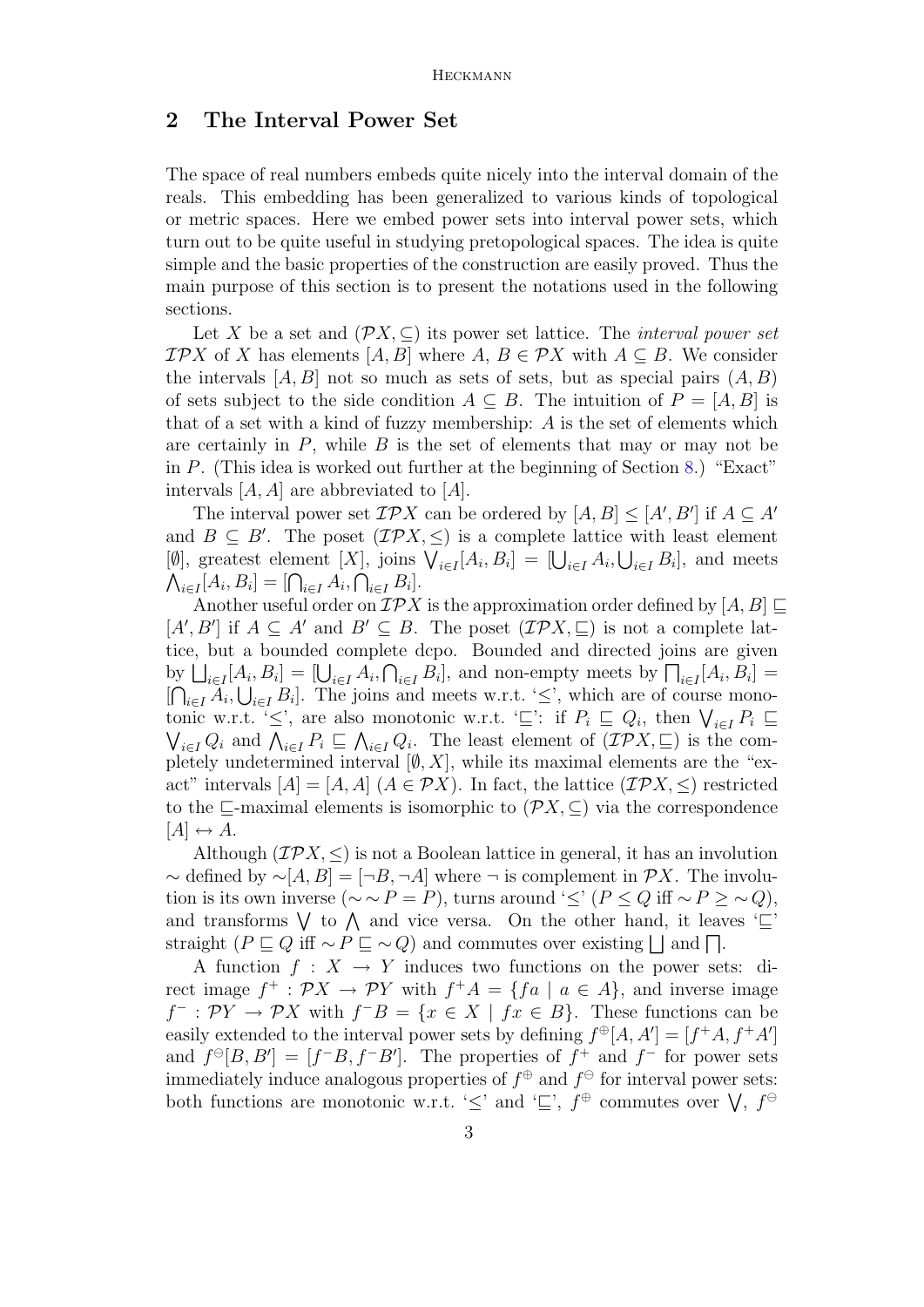commutes over  $\bigvee$ ,  $\bigwedge$ ,  $\sim$ , and all existing  $\Box$  and  $\Box$ . The functions are connected by  $f^{\oplus}P \leq Q \Leftrightarrow P \leq f^{\ominus}Q$ , and the relation  $P \leq f^{\ominus}(f^{\oplus}P)$  always holds, while  $P = f^{\oplus}(f^{\oplus}P)$  holds for injective functions f.

### <span id="page-3-0"></span>3 Various Definitions of Pretopological Spaces

A topological space with point set X can be described by several different data: the topology, i.e., the collection of open subsets of  $X$ , the collection of closed subsets of X, or the closure operator, which is a function  $\mathcal{P}X \to \mathcal{P}X$ . Likewise, a pretopological space with point set  $X$  can be described in several different ways. From the following list, descriptions  $(i)$ – $(iv)$  are well-known and classical (see e.g., [\[7\]](#page-18-7) where pretopological spaces are called closure spaces, or [\[1,](#page-17-3) Exercise 5N] where the name "pretopological" and the abbreviation **PrTop** occur). Descriptions  $(v)$ – $(vii)$  are more innovative.

<span id="page-3-1"></span>(i) A preclosure operator  $\mathsf{pc}: \mathcal{P}X \to \mathcal{P}X$ , which is increasing  $(A \subseteq \mathsf{pc} A)$ and distributes over finite unions. Such functions are automatically monotonic w.r.t.  $\subseteq$ . This is a generalization of a topological closure; a preclosure operator defines a topological space if it has the additional property  $\textsf{pc}(\textsf{pc} A) = \textsf{pc} A$  (idempotence).

A function  $f: X \to Y$  is continuous if  $f^+(\text{pc }A) \subseteq \text{pc}(f^+A)$ , or equivalently  $\mathsf{pc}\,A \subseteq f^-(\mathsf{pc}\,(f^+A))$ , or  $\mathsf{pc}\,(f^-B) \subseteq f^-(\mathsf{pc}\,B)$ . These characterizations of continuity exactly correspond to the topological ones in terms of the closure operator. Hence, Top is a full subcategory of PrTop, the category of pretopological spaces and continuous functions.

- (ii) A pre-interior operator  $pi : \mathcal{P}X \to \mathcal{P}X$ , which is decreasing ( $pi \subseteq A$ ) and distributes over finite intersections. The connection with pc is via  $p \nvert B = \neg p c \neg B$  and  $p c A = \neg p i \neg A$ . A function f is continuous iff  $f^-(\mathsf{pi}\,B) \subseteq \mathsf{pi}\,(f^-B).$
- <span id="page-3-4"></span>(iii) A relation < between points and point sets. The connection with pi is  $x < A \Leftrightarrow x \in \text{pi } A$ . The axioms for  $\lt$  are membership  $x < A \Rightarrow x \in A$ , extension  $x < A \subseteq A' \Rightarrow x < A'$ , and intersection:  $x < A_i$  for all i in a finite set I implies  $x < \bigcap_{i \in I} A_i$ . Continuity is characterized by  $fx < B \Rightarrow x < f^{-}B$ .

In a topological space, the sets A with  $x < A$  are the neighborhoods of x. Following  $[8]$ , we call them *vicinities* in a pretopological space.

- <span id="page-3-2"></span>(iv) A vicinity filter  $V(x) \subseteq \mathcal{F}(x) := \{A \subseteq X \mid x \in A\}$  for every point x. The connection with  $\langle s \, s \, A \in \mathcal{V}(x) \Leftrightarrow x \langle A \rangle$ . A function f is continuous iff  $\mathcal{V}(fx) \subseteq f^*(\mathcal{V}(x))$  where for a filter  $\mathcal{A}, f^*\mathcal{A} = \{B \subseteq Y \mid f^{-}B \in \mathcal{A}\}.$
- <span id="page-3-3"></span>(v) A relation  $\lt$  between point sets, which is derived from  $\lt$  in [\(iii\)](#page-3-4) or from pi by  $A \leq B \Leftrightarrow \forall a \in A : a \leq B \Leftrightarrow A \subseteq p \in B$ . Its axioms are subset  $A < B \Rightarrow A \subseteq B$ , extension  $A' \subseteq A < B \subseteq B' \Rightarrow A' < B'$ , intersection  $(A < B<sub>i</sub>$  for all i in a finite set I implies  $A < \bigcap_{i \in I} B_i$ , and union  $(A<sub>i</sub> < B<sub>i</sub>)$ for all *i* in an arbitrary set I implies  $\bigcup_{i \in I} A_i < B$ ). Note that the empty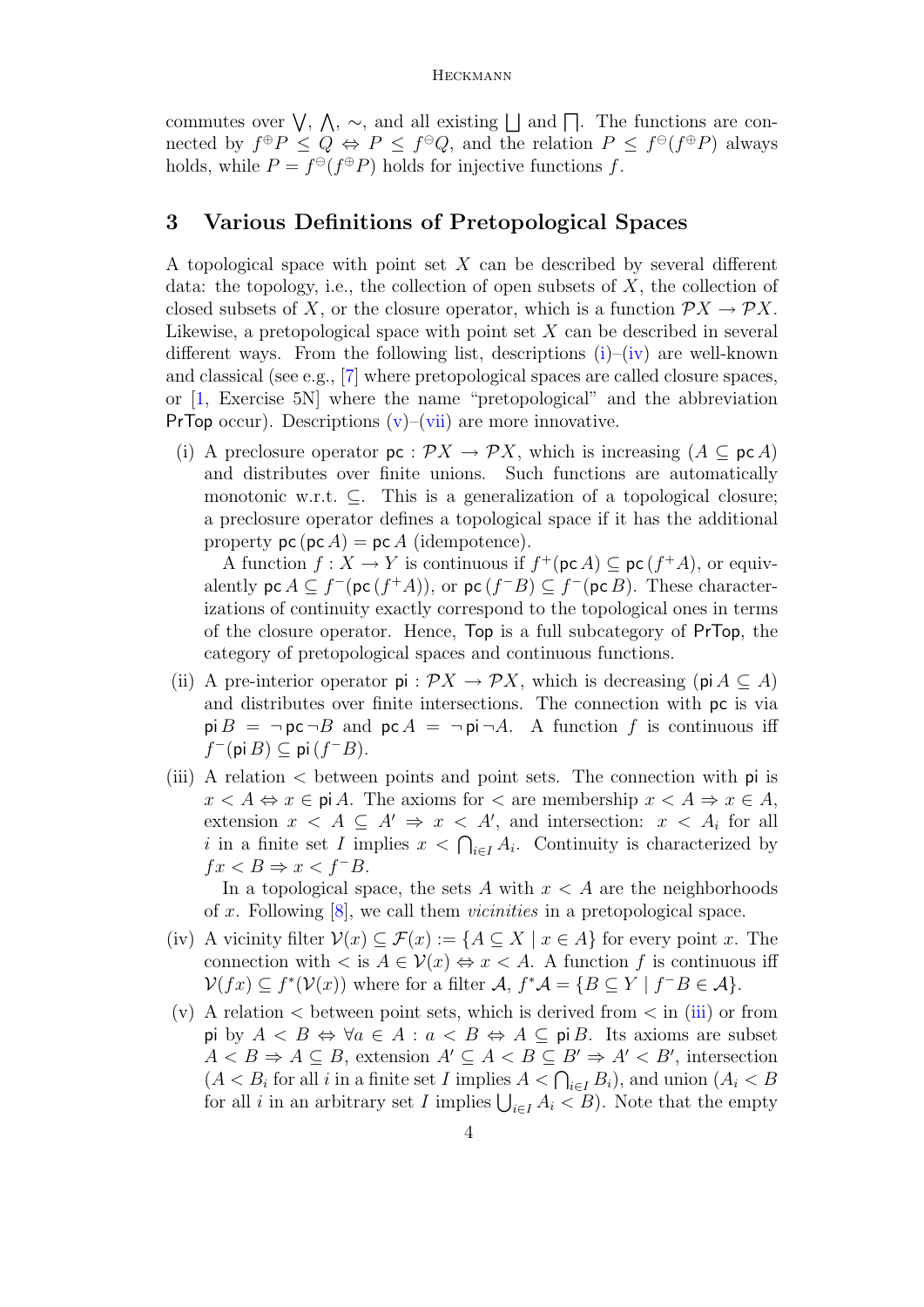cases of intersection and union state that  $\emptyset < A < X$  holds for any set A. Because of the extension axiom, intersection can be reformulated as " $A_i < B_i$  for all i in a finite set I implies  $\bigcap_{i \in I} A_i < \bigcap_{i \in I} B_i$ ", and union as " $A_i < B_i$  for all i in an arbitrary set I implies  $\bigcup_{i \in I} A_i < \bigcup_{i \in I} B_i$ ". Continuity of f is characterized by  $f^+A < B \Rightarrow A < f^-B$ , or equivalently by  $B < B' \Rightarrow f^{-}B < f^{-}B'.$ 

- <span id="page-4-2"></span>(vi) The subset axiom  $A \leq B \Rightarrow A \subseteq B$  allows to interpret the elements  $A \leq B$  of the  $\leq$  relation as elements  $[A, B]$  of the interval power set  $\mathcal{IP}X$ . Call an interval  $[A, B]$  with  $A \leq B$  preopen and the collection of all preopen intervals a pretopology. Then the (reformulated) union and intersection axioms of  $\langle$  are equivalent to saying that a pretopology is closed under arbitrary join  $\vee$  and finite meet  $\wedge$ , and the extension axiom of  $\lt$  becomes the property that P' is preopen whenever  $P' \sqsubseteq P$ for a preopen  $P$ . The second characterization of continuity in terms of  $\lt$ translates into the property that  $f^{\ominus}Q$  is preopen for every preopen Q of  $Y$ .
- <span id="page-4-1"></span>(vii) The involution  $\sim [A, B] = [\neg B, \neg A]$  can be used to define that an interval P is preclosed iff  $\sim P$  is preopen. An interval [A, B] is preclosed iff  $\mathsf{pc}\,A \subseteq B$ . The property to be preclosed is preserved by finite joins  $\bigvee$ , arbitrary meets  $\bigwedge$ , and going down in the approximation order  $\sqsubseteq$ . Function f is continuous if  $f^{\ominus}Q$  is preclosed for every preclosed Q of Y.

Bourdaud [\[5\]](#page-17-0) already worked with preopen intervals as introduced in [\(vi\)](#page-4-2), but did not consider pretopologies and their defining properties.

We finally note a criterion for membership in the preclosure  $p \in S$ :

<span id="page-4-3"></span>**Proposition 3.1** A point x is in  $\text{pc } S$  iff every vicinity of x meets S, iff for every preopen interval [U, V],  $x \in U$  implies  $V \cap S \neq \emptyset$ .

**Proof.** If x is not in  $\text{pc } S$ , then  $x \in \text{pc } S = \text{pi } (\text{cm } S)$ . Hence  $\text{cm } S$  is a vicinity of x that does not meet S. Conversely, if  $V$  is a vicinity of x that does not meet S, then  $x \in \text{pi } V \subseteq \text{pi } (\neg S) = \neg \text{pc } S$ . This proves the first equivalence. For the second, note that  $[U, V]$  is preopen iff  $U \subseteq piV$ . Hence  $x \in U$  implies  $x \in \text{pi } V$ , i.e., V is a vicinity of x and thus meets S. Conversely, let V be a vicinity of x. Then  $[\{x\}, V]$  is preopen with  $x \in \{x\}$ , whence V meets S.  $\Box$ 

In the sequel, we shall write a pretopological space with point set X as  $X$ or as  $X_{\mathcal{P}}$  where  $\mathcal P$  is the pretopology.

### <span id="page-4-0"></span>4 Subbases of Pretopologies

According to Section [3](#page-3-0) [\(vi\)](#page-4-2), a pretopology on X is a subset of  $\mathcal{IP}X$  that is closed under arbitrary join  $\vee$  and finite meet  $\wedge$ , and is down-closed w.r.t.  $\sqsubseteq$ . Obviously, intersections of pretopologies are again pretopologies. Hence, any subset S of IPX is contained in a least pretopology  $\langle S \rangle$ , the pretopology generated by S. In analogy to the topological case, we call S a *subbasis* of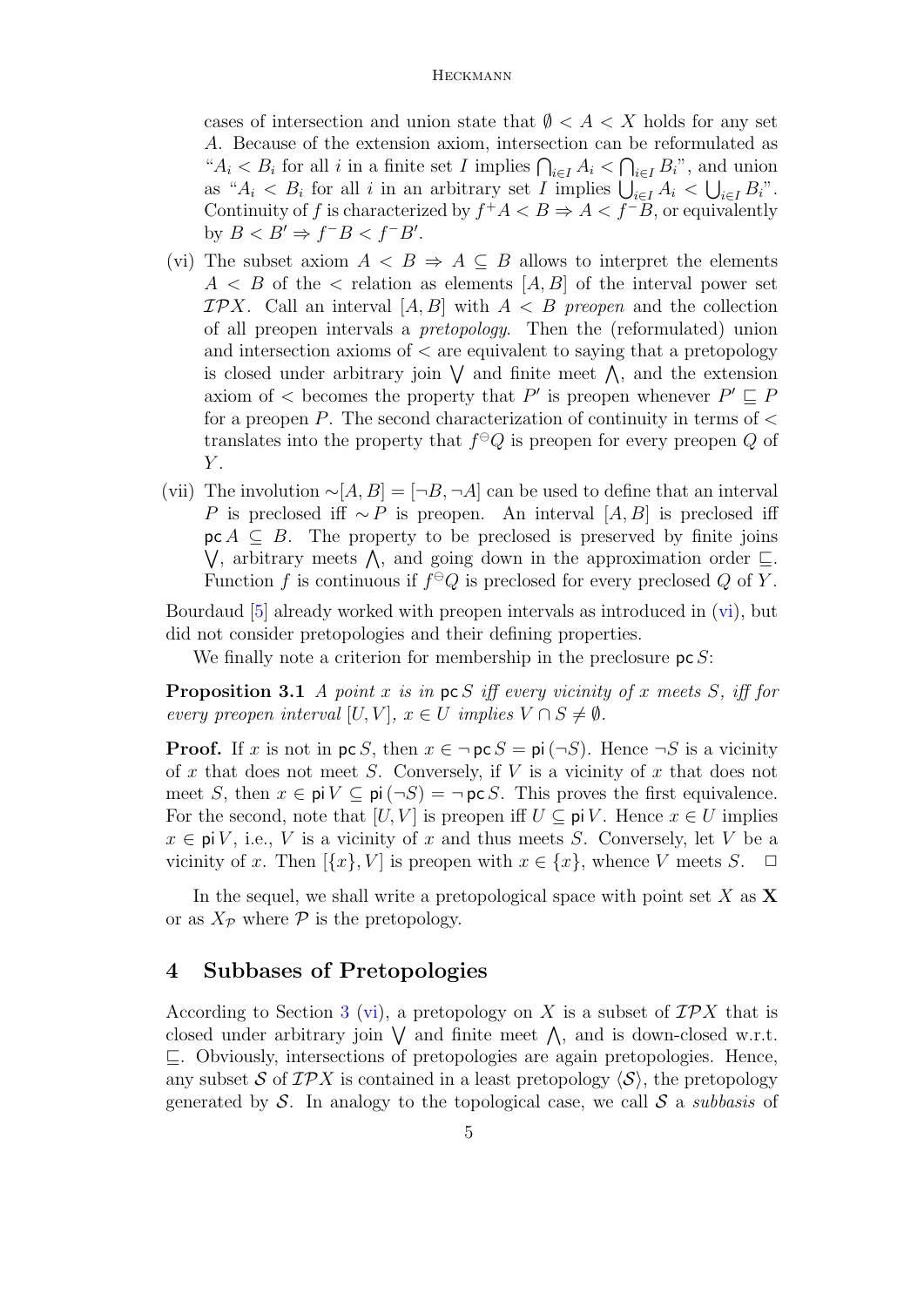$\langle S \rangle$ . It is instructive to see how  $\langle S \rangle$  can be built from S. The first two steps are familiar from topology while the third is specific for pretopologies.

<span id="page-5-4"></span>**Proposition 4.1** Given  $S \subseteq \mathcal{IPX}$ , let  $S_1$  be the set of finite meets  $\bigwedge_{i \in F} P_i$ of elements  $P_i$  of  $S$ ,  $S_2$  the set of all joins  $\bigvee_{j\in J} P_j$  of elements  $P_j$  of  $S_1$ , and  $\mathcal{S}_3$  the set of all P that are  $\sqsubseteq P'$  for some P' in  $\mathcal{S}_2$ . Then  $\mathcal{S}_3$  is the pretopology  $\langle S \rangle$  generated by S.

**Proof.** Since ( $\mathcal{IPX}, \leq$ ) is a frame,  $S_2$  is closed under all joins and finite meets. This property carries over to  $S_3$  since joins and meets are monotonic w.r.t.  $\sqsubseteq$ , i.e.,  $P_i \sqsubseteq P'_i$  implies  $\bigvee_{i \in I} P_i \sqsubseteq \bigvee_{i \in I} P'_i$  and  $\bigwedge_{i \in I} P_i \sqsubseteq \bigwedge_{i \in I} P'_i$ . Thus  $S_3$  is a pretopology, and it is obviously contained in all pretopologies containing  $S.\Box$ 

As with topologies, only subbasic preopens need to be considered in checking continuity.

<span id="page-5-1"></span>**Proposition 4.2** Let  $X_p$  and  $Y_Q$  be pretopological spaces, and S a subbasis of Q. Then  $f: X_{\mathcal{P}} \to Y_{\mathcal{Q}}$  is continuous iff  $f^{\ominus}Q$  is in  $\mathcal P$  for all  $Q$  in  $\mathcal S$ .

**Proof.** Let  $Q' = \{Q \in \mathcal{IPY} \mid f^{\ominus}Q \in \mathcal{P}\}\$ , which is a pretopology since  $f^{\ominus}$ preserves  $\bigvee$ ,  $\bigwedge$ , and  $\sqsubseteq$ . Hence  $\mathcal{Q} = \langle \mathcal{S} \rangle \subseteq \mathcal{Q}'$  (i.e., f is continuous) iff  $\mathcal{S} \subseteq \mathcal{Q}'$ (i.e.,  $f^{\ominus}Q \in \mathcal{P}$  for all  $Q$  in  $\mathcal{S}$ ).

## <span id="page-5-0"></span>5 Initial Functions and Initial Pretopologies

A family  $(g_i: \mathbf{Y} \to \mathbf{Z}_i)_{i \in I}$  of functions from a space Y to a family  $(\mathbf{Z}_i)_{i \in I}$ of spaces is *initial* if all functions  $g_i$  are continuous, and for all spaces **X** and functions  $f: \mathbf{X} \to \mathbf{Y}$ , continuity of all the compositions  $g_i \circ f$  implies continuity of f.

<span id="page-5-3"></span>**Proposition 5.1** Given a point set Y and a family of functions  $(g_i: Y \rightarrow$  $\mathbf{Z}_i)_{i\in I}$  to a family of spaces  $(\mathbf{Z}_i)_{i\in I}$ , there is a unique pretopology on Y that makes the family  $(g_i)_{i\in I}$  initial, namely the pretopology generated by the subbasis  $\{g_i^{\ominus}Q \mid i \in I, Q \text{ preopen in } \mathbf{Z}_i\}$ . This pretopology is called the initial pretopology for the family  $(q_i)_{i\in I}$ .

**Proof.** Analogous to the topological case, using  $4.2$ .  $\Box$ 

Special cases of this general construction are the product space, which is initial for the projections  $\pi_i : \prod_{i \in I} \mathbf{Z}_i \to \mathbf{Z}_i$ , and the subspace, which is initial for the subset inclusion  $Y \hookrightarrow \mathbb{Z}$  (here the index set I is a singleton). Consequently, we call initial functions  $e: \mathbf{Y} \to \mathbf{Z}$  pre-embeddings and injective initial functions  $e: \mathbf{Y} \to \mathbf{Z}$  embeddings (see also [\[1,](#page-17-3) Def. 8.6]). Since we later want to study injective spaces w.r.t. embeddings, we need to characterize (pre-)embeddings more explicitly.

<span id="page-5-5"></span>Proposition 5.2 The following are equivalent:

<span id="page-5-2"></span>(i)  $g: Y_{\mathcal{Q}} \to Z_{\mathcal{R}}$  is initial;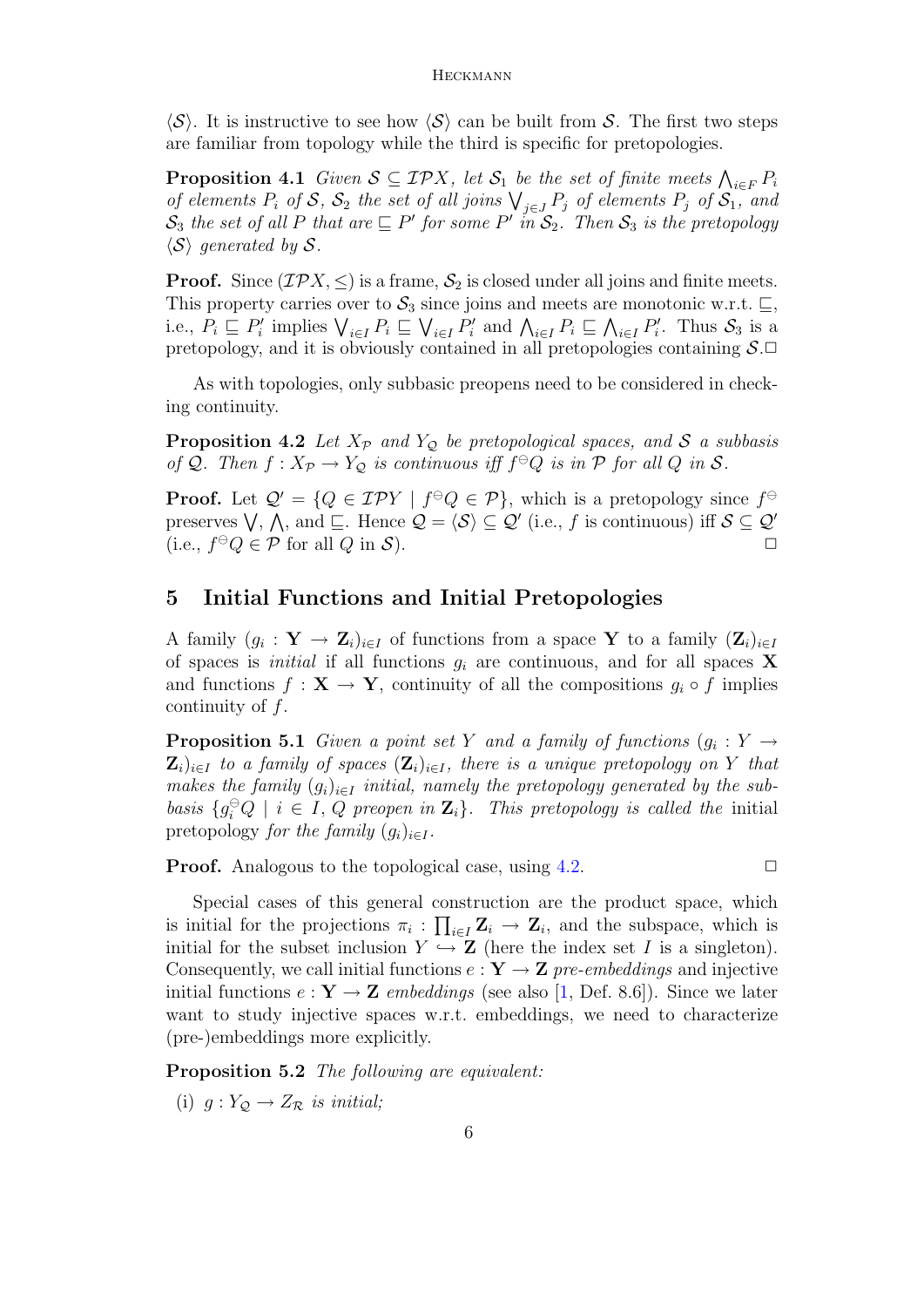- <span id="page-6-1"></span>(ii) Q is in Q iff there is R in R such that  $Q \sqsubseteq g^{\ominus}R$ ;
- <span id="page-6-2"></span>(iii) for all  $B \subseteq Y$ ,  $\mathsf{pc}_{\mathcal{Q}} B = g^-(\mathsf{pc}_{\mathcal{R}}(g^+B)).$

**Proof.** We first show the equivalence of [\(i\)](#page-5-2) and [\(ii\)](#page-6-1). By  $5.1$ ,  $\mathcal{Q}$  is generated by the subbasis  $\{g^{\ominus}R \mid R \in \mathcal{R}\}\$ . This subbasis is already closed under arbitrary joins  $\vee$  and finite meets  $\wedge$ . Hence the first two steps of [4.1](#page-5-4) may be skipped. Only the third step is remaining, i.e.,  $\mathcal{Q}$  is the  $\Box$ -down-closure of the subbasis. This is what [\(ii\)](#page-6-1) says.

To prove the equivalence of [\(i\)](#page-5-2) and [\(iii\)](#page-6-2), we show that a function satisfying [\(iii\)](#page-6-2) is initial and refer to the uniqueness of the initial pretopology. Recall from Section [3](#page-3-0) [\(i\)](#page-3-1) that a function h is continuous iff  $\mathsf{pc} \, S \subseteq h^-(\mathsf{pc}(h^+S))$  holds. Hence [\(iii\)](#page-6-2) implies continuity of g. Now let  $f: X_{\mathcal{P}} \to Y_{\mathcal{Q}}$  be a function such that  $g \circ f$  is continuous. Then  $\mathsf{pc}_P A \subseteq (g \circ f)^-(\mathsf{pc}_R((g \circ f)^+A))$ . Because of [\(iii\)](#page-6-2), the right hand side equals  $f^-(\text{pc}_\mathcal{Q}(f^+A))$ , whence f is continuous.  $\Box$ 

In case of embeddings, one can get even equality in [\(ii\)](#page-6-1).

<span id="page-6-3"></span>**Proposition 5.3** If  $g: Y_{\mathcal{Q}} \hookrightarrow Z_{\mathcal{R}}$  is an embedding, then Q is in Q iff there is R in R such that  $Q = g^{\ominus}R$ .

**Proof.** If  $Q = g^{\ominus}R$  for some R in R, then Q is in Q by [5.2.](#page-5-5) Conversely, if Q is in  $\mathcal{Q}$ , then  $Q \sqsubseteq g^{\ominus}R$  for some R in R by [5.2.](#page-5-5) Since pretopologies are downclosed w.r.t.  $\sqsubseteq$ ,  $R' = R \sqcap g^{\oplus}Q$  is also in  $\mathcal{R}$ . Now  $g^{\ominus}R' = g^{\ominus}R \sqcap g^{\ominus}(g^{\oplus}Q) =$  $g^{\ominus}R\sqcap Q=Q$  using that  $g^{\ominus}$  distributes over  $\sqcap$  and the equality  $g^{\ominus}(g^{\oplus}Q)=Q$ that holds for injective functions  $q$ .  $\Box$ 

If in particular  $Y \subseteq Z$  and g is the subset inclusion, then  $g^{\dagger}B = B$  and  $g^-C = Y \cap C$ , whence  $g^{\ominus}R = [Y] \wedge R$ . Thus we get from [5.2](#page-5-5) and [5.3](#page-6-3) the following:

**Proposition 5.4** If  $Y \subseteq Z$  and  $Y_Q$  is the corresponding subspace of  $Z_R$ , then  $\operatorname{pc}_Q B = Y \cap \operatorname{pc}_R B$  for all  $B \subseteq Y$ , and Q is in Q iff  $Q = [Y] \wedge R$  for some R in R.

### <span id="page-6-0"></span>6 The Specialization Relation

The specialization preorder defined by  $x \leq y$  if  $x \in cl$  {y} is an important tool in studying general (non- $\mathcal{T}_1$ ) topological spaces. Finite topological spaces are even completely characterized by their specialization preorder. Similar results hold for pretopological spaces, but transitivity of the specialization relation is lost.

**Proposition 6.1** For two points x and y of a pretopological space, the following are equivalent:

- (i) x is in pc  $\{y\}$ ;
- (ii) every vicinity of x contains  $y$ ;
- (iii) for every preopen interval [U, V],  $x \in U$  implies  $y \in V$ .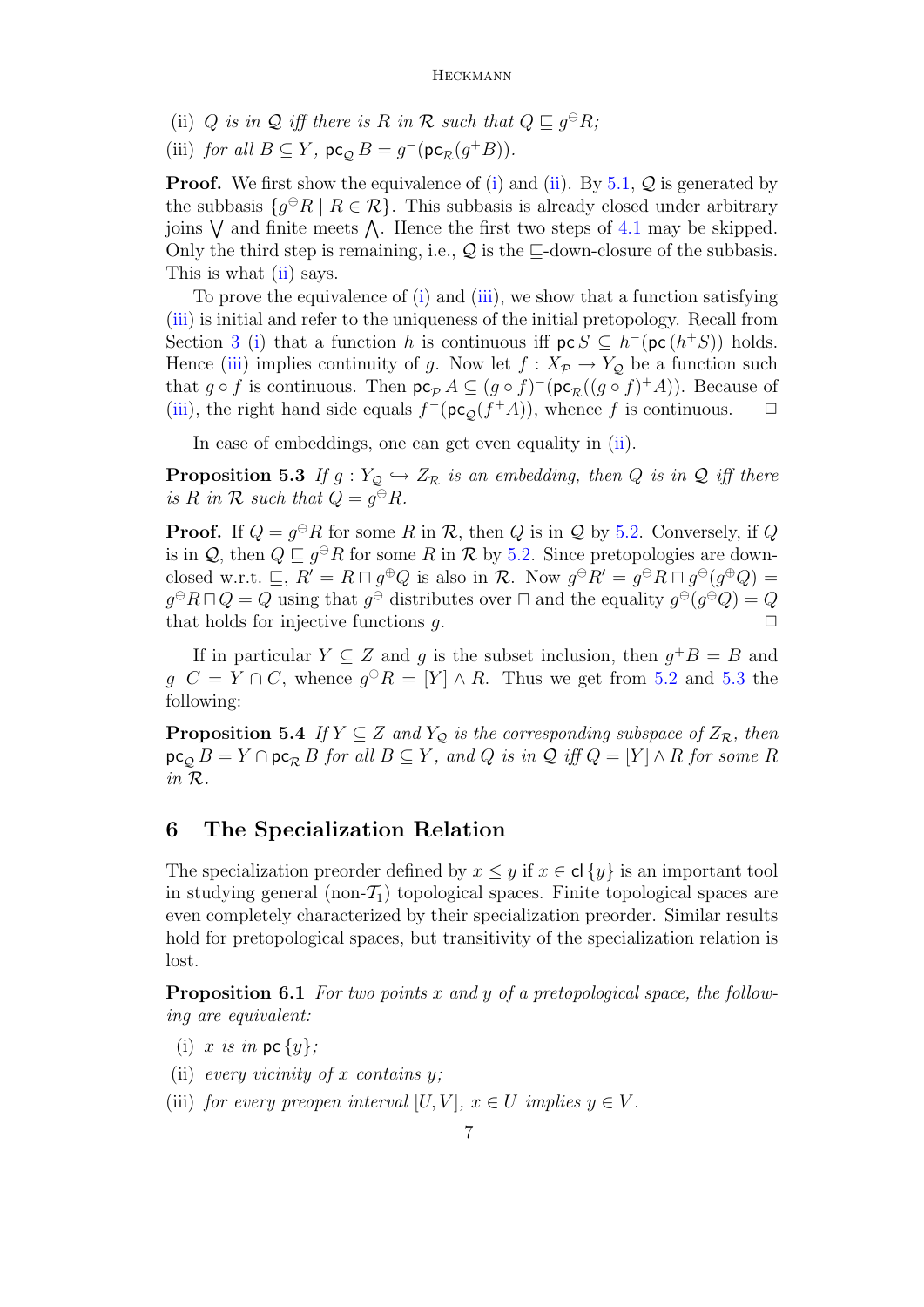We call the relation characterized by these properties the specialization relation and denote it by  $x \to y$ .

**Proof.** The equivalences are a special case of [3.1](#page-4-3)  $(S = \{y\})$ .

Continuous functions preserve the specialization relation  $(x \rightarrow y)$  implies  $fx \rightarrow fy$ ). The specialization relation is always reflexive  $(x \rightarrow x)$ , but not necessarily transitive (it is transitive for topological spaces). Conversely, given any reflexive relation  $\rightarrow$  on a set X, the definition  $\mathsf{pc} S = \{x \in X \mid x \rightarrow y\}$ for some  $y \in S$  yields a pretopological space with specialization relation  $\rightarrow$ . Since pc preserves finite union, all finite pretopological spaces are of this kind. Thus the finite part of PrTop is isomorphic to the category whose objects are finite sets carrying a reflexive relation and whose morphisms are relationpreserving functions.

### <span id="page-7-0"></span>7 PrTop and Top

We first recall the well-known fact that  $Top$  is a reflective subcategory of PrTop, and then show that the reflection does not preserve embeddings.

A topological space  $Y$  with closure cl can be considered as a pretopological space  $E_T^{\mathsf{P}} Y$  with preclosure  $p c = c$ . Since the characterizations of PrTopcontinuity in terms of  $pc$  and Top-continuity in terms of cl look identical,  $E_T^P$ is a functor embedding  $\text{Top}$  into  $\text{PrTop}$ . (The indices at  $E^{\text{P}}_{\text{T}}$  indicate the type of this functor.)

An interval  $[A, B]$  is preclosed iff  $\mathsf{pc} A \subseteq B$ . In  $E^{\mathsf{P}}_{\mathsf{T}} \mathbf{Y}$ , this means  $\mathsf{cl} A \subseteq B$ , which is equivalent to  $A \subseteq C \subseteq B$  for some closed set C. The inclusion chain may alternatively be written as  $[A, B] \sqsubseteq [C]$ . Applying the involution  $\sim$ , it follows that P is preopen in  $E^{\mathsf{P}}_T\mathbf{Y}$  iff  $P \sqsubseteq [O]$  for some open O of **Y**, i.e., the set of all  $[O]$  with open O forms a subbasis for the pretopology of  $E^{\mathsf{P}}_T \mathbf{Y}$ .

The topological reflection  $R_{\mathsf{P}}^{\mathsf{T}}\mathbf{X}$  of a pretopological space **X** is obtained by defining a set C to be closed iff  $\mathsf{pc}\,C = C$ . Since [A, B] is preclosed iff  $\mathsf{pc}\,A \subseteq$ B, this means that C is closed iff  $[C]$  is preclosed, or by involution that O is open iff [O] is preopen. Since  $[\bigcup_{i \in I} O_i] = \bigvee_{i \in I} [O_i]$  and  $[\bigcap_{i \in I} O_i] = \bigwedge_{i \in I} [O_i]$ , this really defines a topology, and since  $[f^-O] = f^{\ominus}[O]$  holds,  $R_{\rm P}^{\rm T}$  is a functor from PrTop to Top. We have  $R_P^{\mathsf{T}}(E_{\mathsf{T}}^{\mathsf{P}} \mathbf{Y}) = \mathbf{Y}$  since C is closed in  $R_P^{\mathsf{T}}(E_{\mathsf{T}}^{\mathsf{P}} \mathbf{Y})$  iff  $\text{pc } C = C$  iff  $\text{cl } C = C$  iff C is closed in Y.

To conclude the proof that  $R_{\mathsf{P}}^{\mathsf{T}}$  is a reflection, we argue that the identity on the point set X is continuous as a function from **X** to  $E_{\mathsf{T}}^{\mathsf{P}}(R_{\mathsf{P}}^{\mathsf{T}}\mathbf{X})$ . To show this, let Q be preopen in  $E_{\mathsf{T}}^{\mathsf{P}}(R_{\mathsf{P}}^{\mathsf{T}}\mathbf{X})$ . Then  $Q \sqsubseteq [O]$  for some open O of  $R_{\mathsf{P}}^{\mathsf{T}}\mathbf{X}$ , i.e.,  $Q \sqsubseteq [O]$  where  $[O]$  is preopen in **X**. Since pretopologies are  $\sqsubseteq$ -down-closed,  $Q$  is also preopen in **X**.

Because of the reflection, the embedding  $E^{\mathsf{P}}_{\mathsf{T}}$  of Top into PrTop preserves initiality, hence pre-embeddings and embeddings, i.e., if  $e : X \hookrightarrow Y$  is a subspace embedding in Top, then  $e: E^P_\mathsf{T} \mathbf{X} \hookrightarrow E^P_\mathsf{T} \mathbf{Y}$  is also a subspace embedding in PrTop. There is however no reason why the reflection  $R_{\rm P}^{\rm T}$  should preserve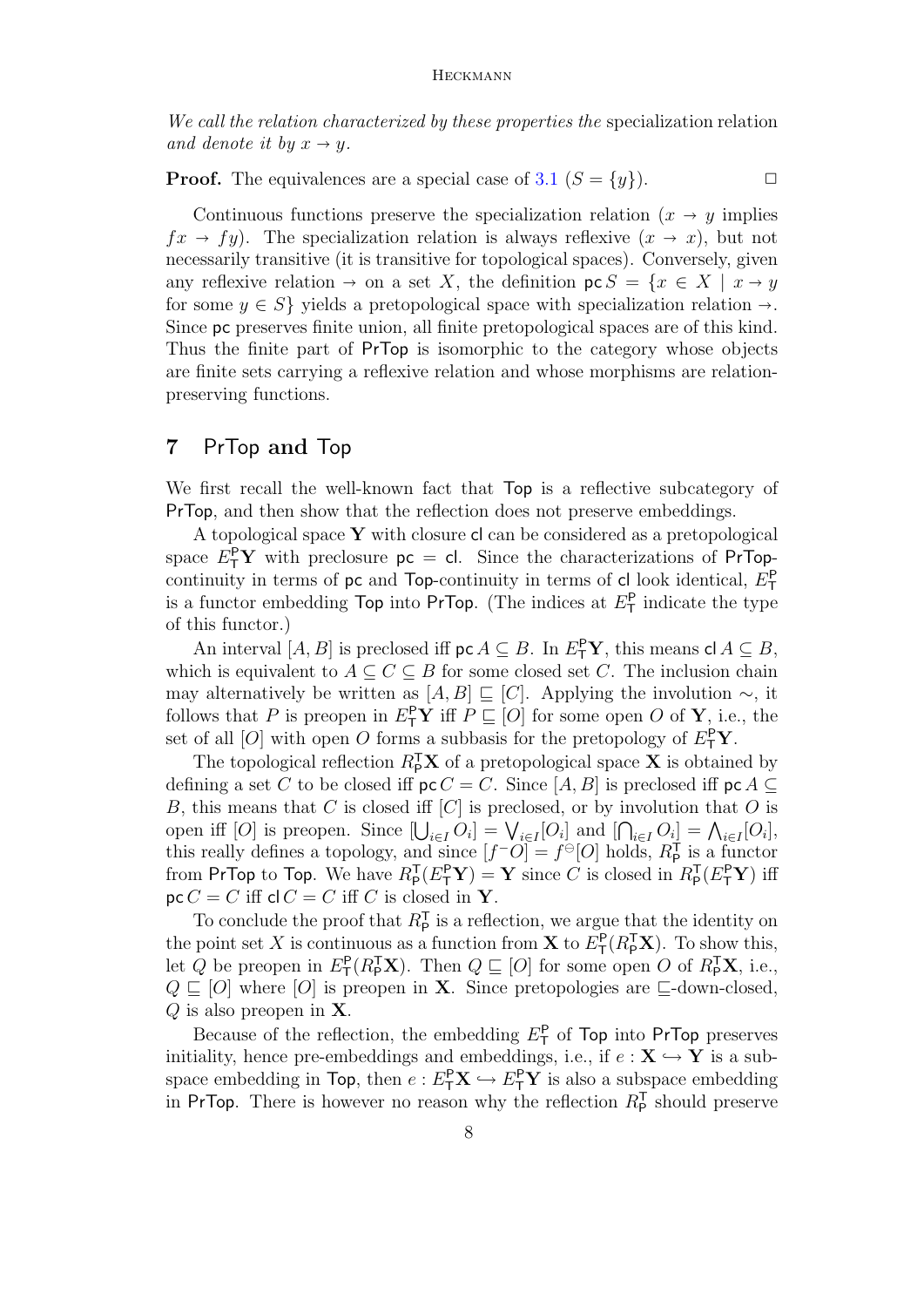embeddings, and in fact, it fails to do so as badly as possible:

<span id="page-8-1"></span>**Proposition 7.1** Any pretopological space Y that is not topological (i.e., Y's preclosure is not idempotent) has a subspace **X** such that  $R_{\text{P}}^{\text{T}}$ **X** is not a topological subspace of  $R_{\mathsf{P}}^{\mathsf{T}} \mathbf{Y}$ .

**Proof.** Let A be a subset of Y such that  $p\mathsf{c}(p\mathsf{c}|A) \neq p\mathsf{c}|A$ , let y be a point in  $\mathsf{pc}(\mathsf{pc}\,A)\$ rc A, and let **X** be the subspace of **Y** spanned by the set  $X = A \cup \{y\}$ . Then  $\mathsf{pc}_{\mathbf{X}} A = X \cap \mathsf{pc} A = A$  since  $y \notin \mathsf{pc} A$ . Hence A is closed in  $R_{\mathsf{P}}^{\mathsf{T}} \mathbf{X}$ . If A were also closed in the corresponding topological subspace of  $R_{\rm P}^{\rm T}$ **Y**, then  $A = X \cap C$  would hold for some closed set C of  $R_{\mathsf{P}}^{\mathsf{T}} \mathbf{Y}$ . But this would imply  $\operatorname{pc}(\operatorname{pc} A) \subseteq C$  and so  $y \in X \cap C = A \subseteq \operatorname{pc} A$ —a contradiction.

This negative result shows that Sierpinski space  $\Omega$  (or rather  $E_{\textsf{T}}^{\textsf{P}} \Omega$ ) fails to be injective in PrTop. For, continuous functions  $p : X \to E_{\mathsf{T}}^{\mathsf{P}} \Omega$  are in one-to-one correspondence with continuous functions  $p: R_{\mathsf{P}}^{\mathsf{T}} \mathbf{X} \to \Omega$  and thus with open sets of  $R_{\rm P}^{\rm T}$ **X**, and [7.1](#page-8-1) shows that there are open sets U of  $R_{\rm P}^{\rm T}$ **X** that do not appear as inverse image  $e^-V$  of an open set V of  $R_{\mathsf{P}}^{\mathsf{T}}\mathbf{Y}$  under the embedding  $e: X \to Y$ . Yet PrTop has its own injective spaces presented in the next section.

### <span id="page-8-0"></span>8 The Space Λ

Bourdaud [\[5](#page-17-0)[,6\]](#page-17-1) considers a special pretopological space  $\Lambda$  with 3 points called 0, 1, 2 and a pretopological structure defined in terms of vicinities. Although the definition looks quite ad-hoc, he is able to show that continuous functions to Λ correspond to preopen intervals. In the sequel, we present a kind of rational reconstruction of  $\Lambda$  (with different names for the points), which allows to conclude that  $\Lambda$  plays the same role for PrTop as Sierpinski space plays for Top.

The elements  $x$  of a set  $X$  are in one-to-one correspondence with the functions ()  $\mapsto x$  from  $\mathbf{1} = \{()\}$  to X. Any function  $f : \mathbf{1} \to X$  induces a function  $f^{\ominus}$ :  $\mathcal{IP}X \to \mathcal{IP}1$  as defined in Section [2.](#page-2-0) Putting these pieces together yields a generalized membership function  $\varepsilon : X \times \mathcal{IP}X \to \mathcal{IP}1$  defined by  $\varepsilon(x, P) = ((\rightarrow x)^\ominus P$ . The interval power set  $\mathcal{IP}1$  has exactly three elements  $0 = [\emptyset] = [\emptyset, \emptyset], 1 = [1] = [1, 1],$  and  $* = [\emptyset, 1].^2$  $* = [\emptyset, 1].^2$  So we rename  $\mathcal{IP}1$  into  $\Lambda = \{0, 1, *\}$  and obtain

$$
\varepsilon(x,[A,B]) = \begin{cases} 1 & \text{if } x \in A \\ * & \text{if } x \in B \setminus A \\ 0 & \text{if } x \notin B \end{cases}
$$

This predicate in turn induces a function  $\chi : \mathcal{IP}X \to (X \to \Lambda)$  where  $\chi_P =$  $(x \mapsto \varepsilon(x, P))$  is the characteristic function of the interval P. As in the case of

<span id="page-8-2"></span><sup>&</sup>lt;sup>2</sup> Originally we used  $\perp$  instead of  $*$ , but this would lead to confusion in Section [10.](#page-13-0)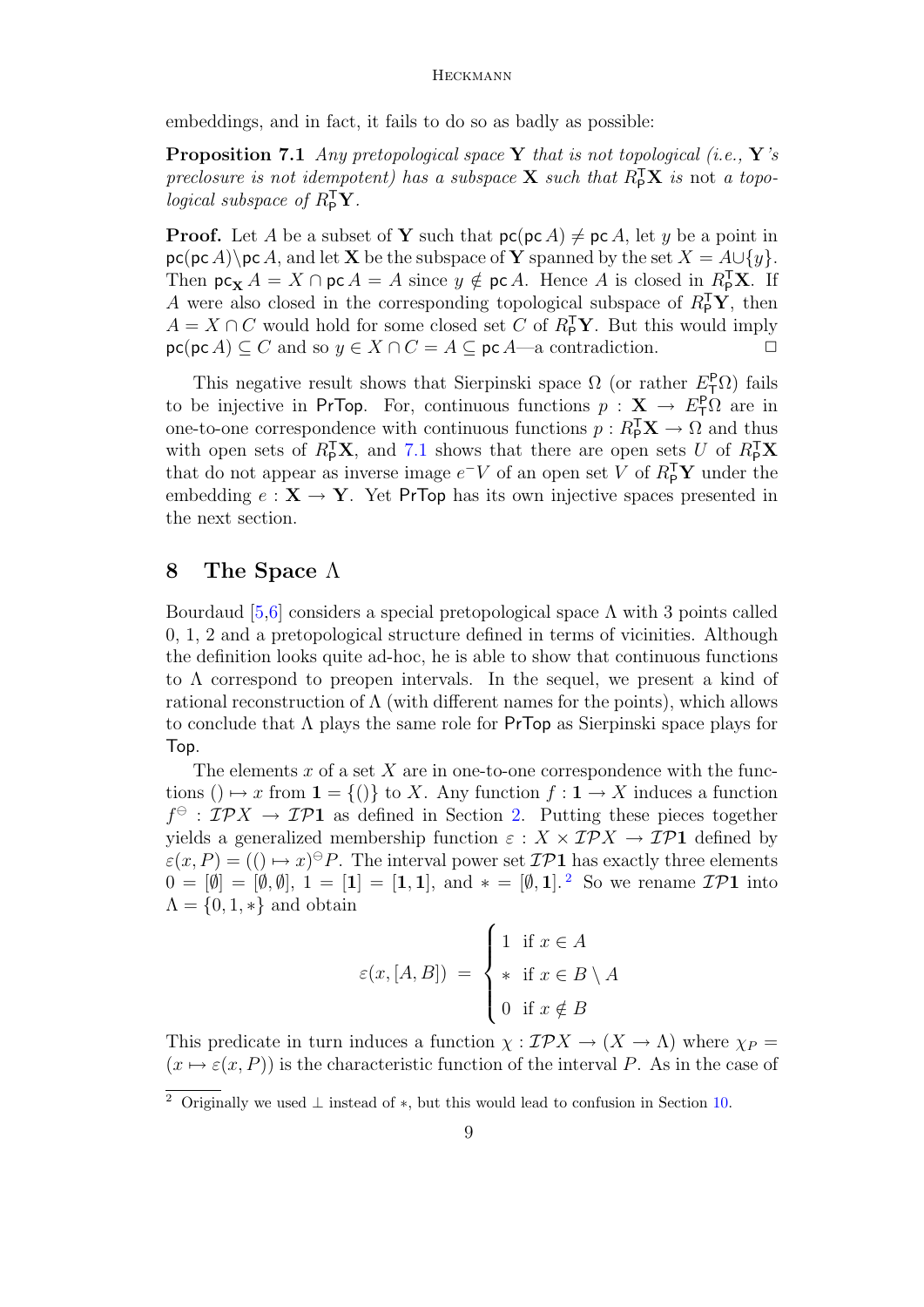

<span id="page-9-0"></span>Fig. 1. Specialization relations of some pretopological spaces

the proper power set,  $\chi$  is actually a bijection; its inverse  $\psi : (X \to \Lambda) \to \mathcal{IP}X$ is given by  $\psi p = p^{\ominus} I$  where I is the special interval  $[\{1\}, \{*, 1\}]$  from  $\mathcal{IP}\Lambda$ .

Now we turn the set  $\Lambda$  into a pretopological space by endowing it with the pretopology generated by the subbasis  $\{I\}$ . The subbasis criterion [4.2](#page-5-1) for continuity then immediately yields the following:

<span id="page-9-1"></span>**Proposition 8.1** Let **X** be a pretopological space. A function  $p: \mathbf{X} \to \Lambda$  is continuous iff  $p^{\ominus}I$  is preopen in **X**. An interval  $P \in \mathcal{IPX}$  is preopen iff its *characteristic function*  $\chi_P : \mathbf{X} \to \Lambda$  *is continuous.* 

The entire pretopology of  $\Lambda$  can be constructed using [4.1:](#page-5-4) the meet closure of  $\{I\}$  is  $\{I, [\Lambda]\}$ , whose join closure is  $\{[\emptyset], I, [\Lambda]\}$ , whose  $\sqsubseteq$ -down-closure is  $\{[U, V] \mid U = \emptyset \text{ or } V = \Lambda \text{ or } [U, V] = I\}.$  Hence,  $[\{x\}, V]$  is preopen iff  $V = \Lambda$ or  $x = 1$  and  $V = \{*, 1\}$ . Therefore,  $\Lambda$ 's vicinity filters are  $\mathcal{V}(0) = \mathcal{V}(*) = {\Lambda}$ and  $V(1) = \{ \{*,1\}, \Lambda \}.$  This corresponds to the definition in [\[5](#page-17-0)[,6\]](#page-17-1) with 0, 1, 2 renamed into 0, ∗, 1.

Although the points of  $\Lambda$  have similar names as the points of the Scott domain B that is normally used to model the Boolean data type, the pretopological structures of **B** and  $\Lambda$  are actually quite different. Figure [1](#page-9-0) shows the specialization relations of Sierpinski space  $\Omega$ , the indiscrete two-point space **2**<sub>*i*</sub>, the Boolean domain **B**, and of  $\Lambda$  (the self-relations  $x \to x$  are omitted for simplicity). While the two subgross  $(1, 0)$  and  $(1, 1)$  of **B** are homogeneous for simplicity). While the two subspaces  $\{\perp, 0\}$  and  $\{\perp, 1\}$  of **B** are homeomorphic to  $\Omega$ , the corresponding subspaces of  $\Lambda$  are indiscrete. On the other hand, the subspace  $\{0,1\}$  of **B** is discrete, while the corresponding subspace of  $\Lambda$  is  $\Omega$ . The function that exchanges 0 and 1 is a continuous bijection of **B**, while the only continuous bijection of  $\Lambda$  is the identity. The Boolean domain is topological, while  $\Lambda$  is not; this is witnessed by the non-transitivity of its specialization relation  $(1 \rightarrow * \rightarrow 0, \text{ but not } 1 \rightarrow 0)$ . The topological reflection of  $\Lambda$  is indiscrete, but  $\Lambda$  itself is not indiscrete since the relation  $1 \to 0$  is missing.

We now derive the main properties of  $\Lambda$  from Proposition [8.1.](#page-9-1)

**Proposition 8.2**  $\Lambda$  is injective for embeddings in PrTop. This means that for every embedding  $e: \mathbf{X} \to \mathbf{Y}$  and continuous function  $f: \mathbf{X} \to \Lambda$ , there is a (not necessarily unique) continuous function  $F: \mathbf{Y} \to \Lambda$  extending f along  $e(i.e., F \circ e = f).$ 

**Proof.** Since  $f: \mathbf{X} \to \Lambda$  is continuous, f is the characteristic function  $\chi_P$  of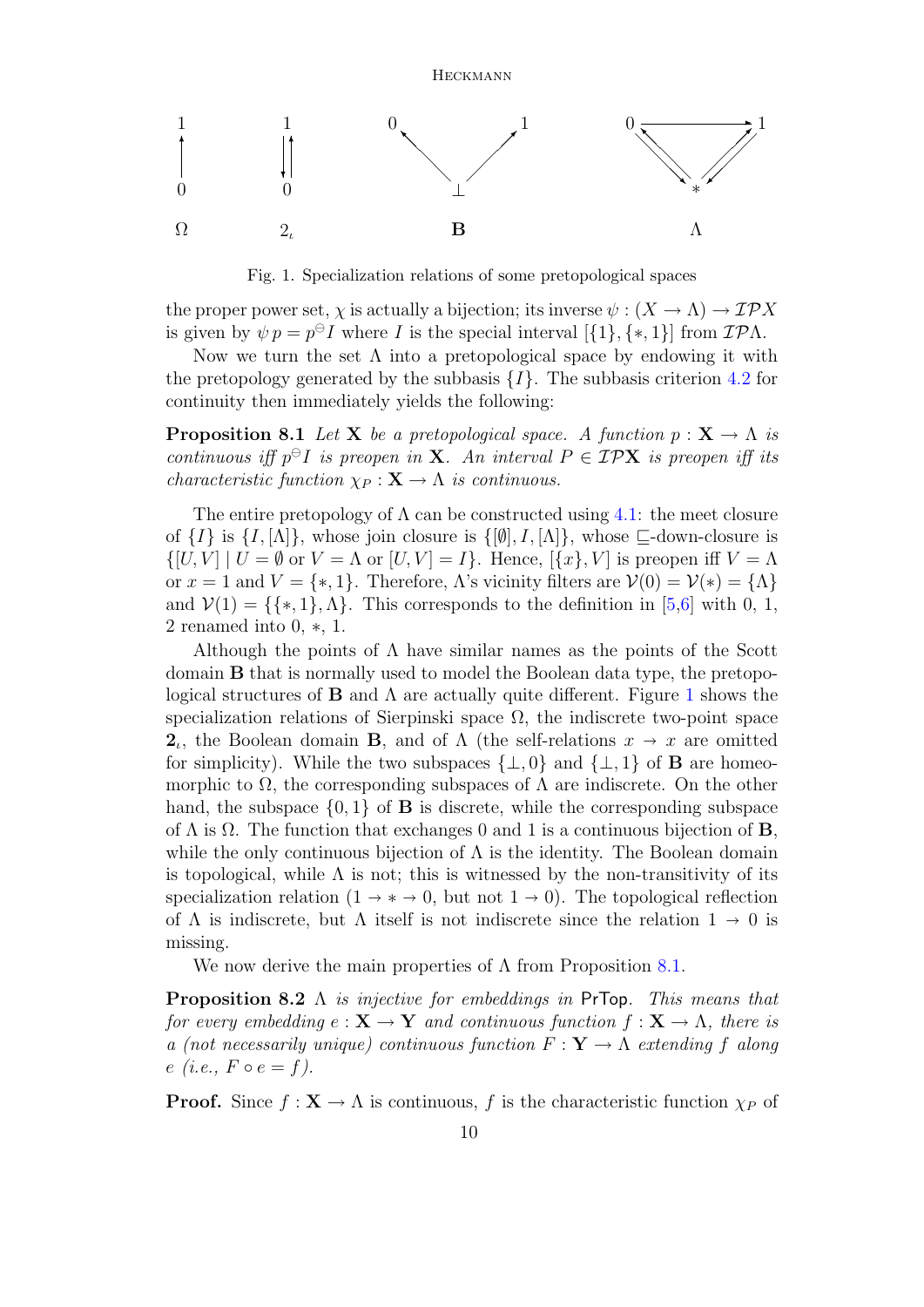the preopen interval  $P = f^{\ominus}I \in \mathcal{IPX}$ . By [5.3,](#page-6-3) there is a preopen  $Q \in \mathcal{IPY}$ such that  $P = e^{\Theta}Q$ . The characteristic function  $F = \chi_Q$  of Q is a continuous function from **Y** to  $\Lambda$ . The extension property  $F \circ e = f$  follows from  $P =$  $e^{\ominus}Q$ .  $\Theta Q$  .  $\qquad \qquad \Box$ 

<span id="page-10-0"></span>Proposition 8.3 Every pretopological space can be embedded into a power of Λ.

**Proof.** Consider a space **X** with pretopology  $P$ . The characteristic functions  $\chi_P$ :  $\mathbf{X} \to \Lambda$  of the intervals  $P \in \mathcal{P}$  are continuous. Hence their tupling  $E = \langle \chi_P \rangle_{P \in \mathcal{P}}$  is a continuous function from **X** to  $\Lambda^{\mathcal{P}} = \prod_{P \in \mathcal{P}} \Lambda$ . For each preopen P, the projection  $\pi_P \circ E$  of E is  $\chi_P$ . Hence  $P = \chi_P^{\ominus}$  $P^{\ominus}I$  can be obtained as inverse image  $E^{\ominus}(\pi_P^{\ominus})$  $_{P}^{\oplus}I)$  of the preopen  $\pi_{P}^{\oplus}$  $P_P^{\ominus}I$  of  $\Lambda^{\mathcal{P}}$ . This proves that E is a pre-embedding. We still have to show that it is injective. For any  $x$  in  $\mathbf{X}, P_x = [\{x\}, \mathbf{X}] \sqsubseteq [\mathbf{X}]$  is preopen. For  $x \neq x'$ , we have  $\chi_{P_x}(x) = 1$ , while  $\chi_{P_x}(x') \neq 1$ , whence  $E(x) \neq E(x')$ ).  $\qquad \qquad \Box$ 

In topology, Sierpinski space  $\Omega$  is injective for pre-embeddings. This is not true for Λ: For instance, the unique function  $e: 2_\iota \to 1$  is a pre-embedding, but the continuous function  $f: 2 \rightarrow \Lambda$  with  $f(0) = *$  and  $f(1) = 1$  has no "extension"  $F: \mathbf{1} \to \Lambda$  since  $F \circ e = f$  would imply  $* = f(0) = F() = f(1) = 1$ . Yet this weakness of  $\Lambda$  on the injectivity side does not cause harm since it is compensated by a strength on the embedding side: Proposition [8.3](#page-10-0) features an embedding (even for non- $\mathcal{T}_0$  topological spaces!) while the analogous topological property involving  $\Omega$  gives only a pre-embedding. Thus we can conclude in complete analogy to the corresponding topological theorem:

<span id="page-10-1"></span>**Proposition 8.4** In PrTop, the injective spaces (w.r.t. embeddings) are exactly the retracts of the powers of  $\Lambda$ .

In Top, one has the additional bonus that the injective spaces (w.r.t. preembeddings) can be characterized internally as the continuous lattices endowed with their Scott topology. Such a characterization is also possible in case of PrTop, but is actually much simpler.

**Definition 8.5** A point  $*$  of a pretopological space **X** is an *indefinite point* iff  $* \leftrightarrow x$  holds for all x in **X**, where  $* \leftrightarrow x$  abbreviates  $* \rightarrow x$  and  $x \rightarrow *$ .

<span id="page-10-2"></span>Theorem 8.6 A pretopological space is injective if and only if it contains at least one indefinite point.

**Proof.** The point  $*$  of  $\Lambda$  is an indefinite point (cf. Figure [1\)](#page-9-0). If  $*_{i}$  is an indefinite point of  $\mathbf{X}_i$ , then  $(*_i)_{i\in I}$  is an indefinite point of  $\prod_{i\in I} \mathbf{X}_i$ . If  $r$ :  $Y \rightarrow X$  is a continuous retraction and  $*_{Y}$  is an indefinite point of Y, then  $r(*<sub>Y</sub>)$  is an indefinite point of **X**. By [8.4,](#page-10-1) every injective space is a retract of a power of Λ and therefore contains an indefinite point by the above arguments.

Conversely, let Z be a pretopological space with an indefinite point ∗, and let **X** be a subspace of **Y**. For a continuous  $f : \mathbf{X} \to \mathbf{Z}$ , define  $F : \mathbf{Y} \to \mathbf{Z}$  by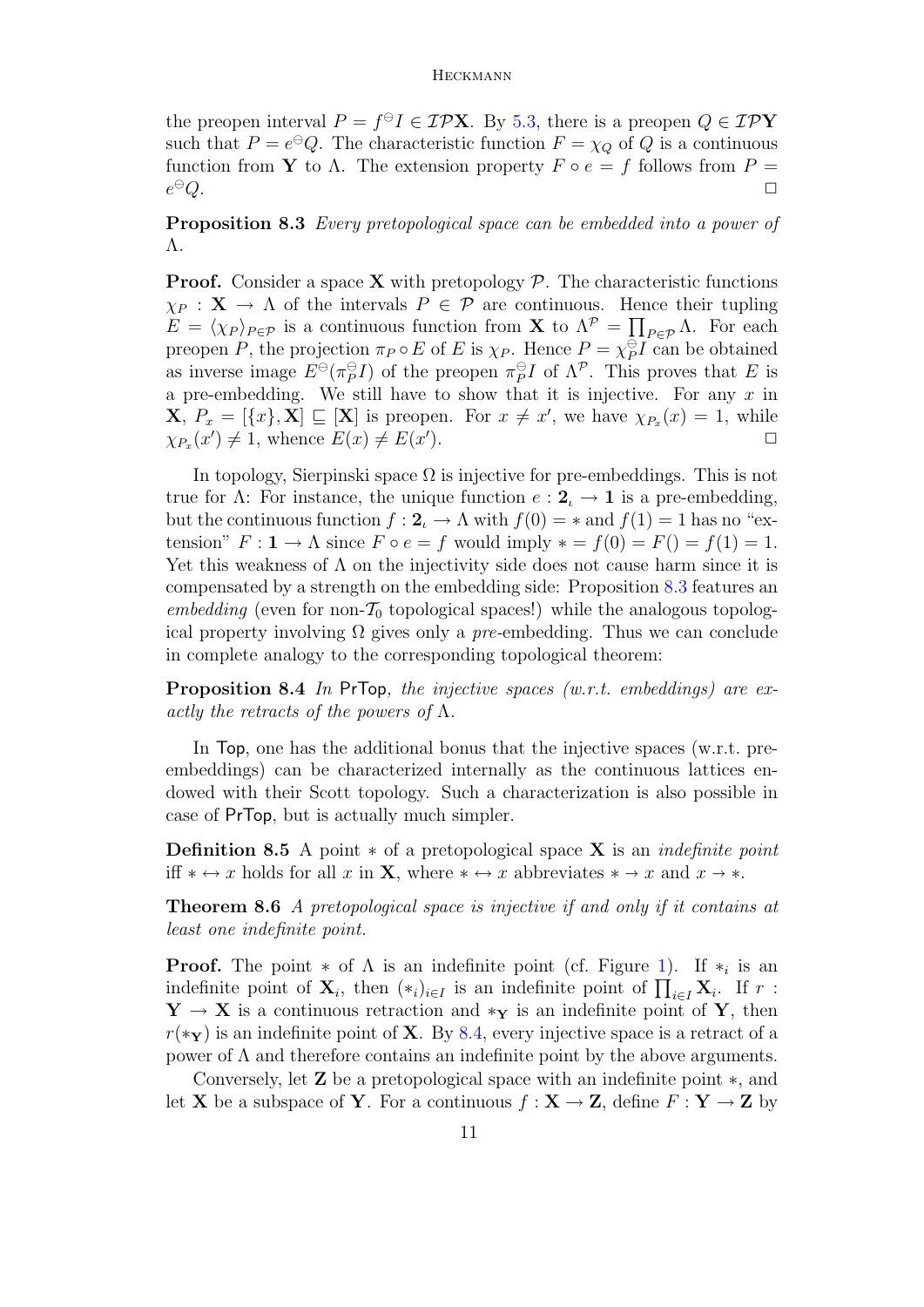$F y = f y$  if  $y \in X$ , and  $F y = *$  otherwise. To show continuity of F, let [A, B] be a preopen interval of **Z**. If  $A = \emptyset$ , then  $F \circ [A, B] = [\emptyset, F - B]$  is preopen in Y. If A contains \*, then  $B = \mathbf{Z}$  because \*  $\rightarrow z$  for all z in Z, and thus  $F^{\ominus}[A, B] = [F^{-}A, Y]$  is preopen in Y. The remaining case is that A is not empty and does not contain ∗. Since  $a \rightarrow *$  holds for any a in **Z**, B must contain  $*$  in this case. Then  $F^{\ominus}[A, B] = [F^{-}A, F^{-}B] = [f^{-}A, f^{-}B \cup (Y \setminus X)].$ Since this interval is  $\subseteq [f^-A, f^-B] = f^{\ominus}[A, B]$ , it is preopen as required.  $\Box$ 

### <span id="page-11-0"></span>9 Convergence Spaces

The notion of convergence space is built around the notion of filter. A filter A on a set X is a subset of  $\mathcal{P}X$  that is up-closed w.r.t.  $\subseteq$  and closed under finite intersection. Special filters of interest are the point filters  $\mathcal{F}(x) = \{A \subseteq$  $X \mid x \in A$  for x in X. The set of all filters on X is denoted by  $\Phi X$ .

There are several notions of convergence spaces in the literature, and worse, there are several names for the same thing: some authors prefer the name filter spaces  $[14,13]$  $[14,13]$ , while others use the name *convergence spaces*  $[21,6,16]$  $[21,6,16]$  $[21,6,16]$ . Our definition below corresponds to the convergence spaces of [\[21](#page-18-10)[,6](#page-17-1)[,8\]](#page-18-4) and the filter spaces of [\[14\]](#page-18-8), while the convergence spaces of [\[16\]](#page-18-2) and the filter spaces of [\[13\]](#page-18-9) form a smaller class.

Convergence spaces are characterized by specifying which filters converge to which points. Formally, a convergence space is a set X together with a relation ' $\downarrow$ ' between  $\Phi X$  and X such that  $\mathcal{F}(x) \downarrow x$  holds for all x in X (point filter axiom), and  $\mathcal{A} \downarrow x$  and  $\mathcal{B} \supseteq \mathcal{A}$  implies  $\mathcal{B} \downarrow x$  (subfilter axiom).  $\mathcal{A} \downarrow x$  is usually read as ' $\mathcal{A}$  converges to x', or 'x is a limit of  $\mathcal{A}'$ . A function  $f: X \to Y$  between two convergence spaces is *continuous* if  $A \downarrow x$  implies  $f^*\mathcal{A} \downarrow fx$ , where  $f^*\mathcal{A} = \{B \subseteq Y \mid f^{-}B \in \mathcal{A}\}.$  The category of convergence spaces and continuous functions is called Conv.

For pre-embeddings, the implication in the definition of continuity becomes an equivalence:  $g: \mathbf{Y} \to \mathbf{Z}$  is a pre-embedding iff  $\mathcal{B} \downarrow y \Leftrightarrow g^* \mathcal{B} \downarrow gy$ . This guarantees that continuity of  $g \circ f$  implies continuity of f.

We now present the well-known embedding of **PrTop** as a reflective subcategory into Conv. Since convergence is defined for filters, it is natural to base the definition of embedding  $E_{\rm P}^{\rm C}$  and reflection  $R_{\rm C}^{\rm P}$  on the description of pretopological spaces via vicinity filters  $\mathcal{V}(x)$  (Section [3](#page-3-0) [\(iv\)](#page-3-2)).

<span id="page-11-1"></span>**Proposition 9.1** For  $\mathbf{Y}$  in PrTop, define  $E_{\mathsf{P}}^{\mathsf{C}} \mathbf{Y}$  in Conv by  $\mathcal{B} \downarrow y \Leftrightarrow \mathcal{B} \supseteq \mathcal{V}(y)$ . For **X** in Conv, define  $R_{\mathsf{C}}^{\mathsf{P}}\mathbf{X}$  in PrTop by  $\mathcal{V}(x) = \bigcap \{ \mathcal{A} \mid \mathcal{A} \downarrow x \}$ . Then  $(E_{\mathsf{P}}^{\mathsf{C}}, R_{\mathsf{C}}^{\mathsf{P}})$ embeds PrTop as a concrete reflective subcategory into Conv.

**Proof.** If  $f : \mathbf{X} \to \mathbf{Y}$  is PrTop-continuous, i.e.,  $f^*(\mathcal{V}(x)) \supseteq \mathcal{V}(fx)$ , then  $\mathcal{A} \supseteq \mathcal{V}(x)$  implies  $f^*\mathcal{A} \supseteq f^*(\mathcal{V}(x)) \supseteq \mathcal{V}(fx)$ , and so  $f: E^{\mathsf{C}}_{\mathsf{P}}\mathbf{X} \to E^{\mathsf{C}}_{\mathsf{P}}\mathbf{Y}$  is Conv-continuous.

Conversely, let  $f: \mathbf{X} \to \mathbf{Y}$  be Conv-continuous. To prove that  $f: R_{\mathbf{C}}^{\mathbf{P}} \mathbf{X} \to$  $R_{\mathsf{C}}^{\mathsf{P}} \mathbf{Y}$  is PrTop-continuous, we show that  $B \in \mathcal{V}(fx)$  implies  $f^{-}B \in \mathcal{V}(x)$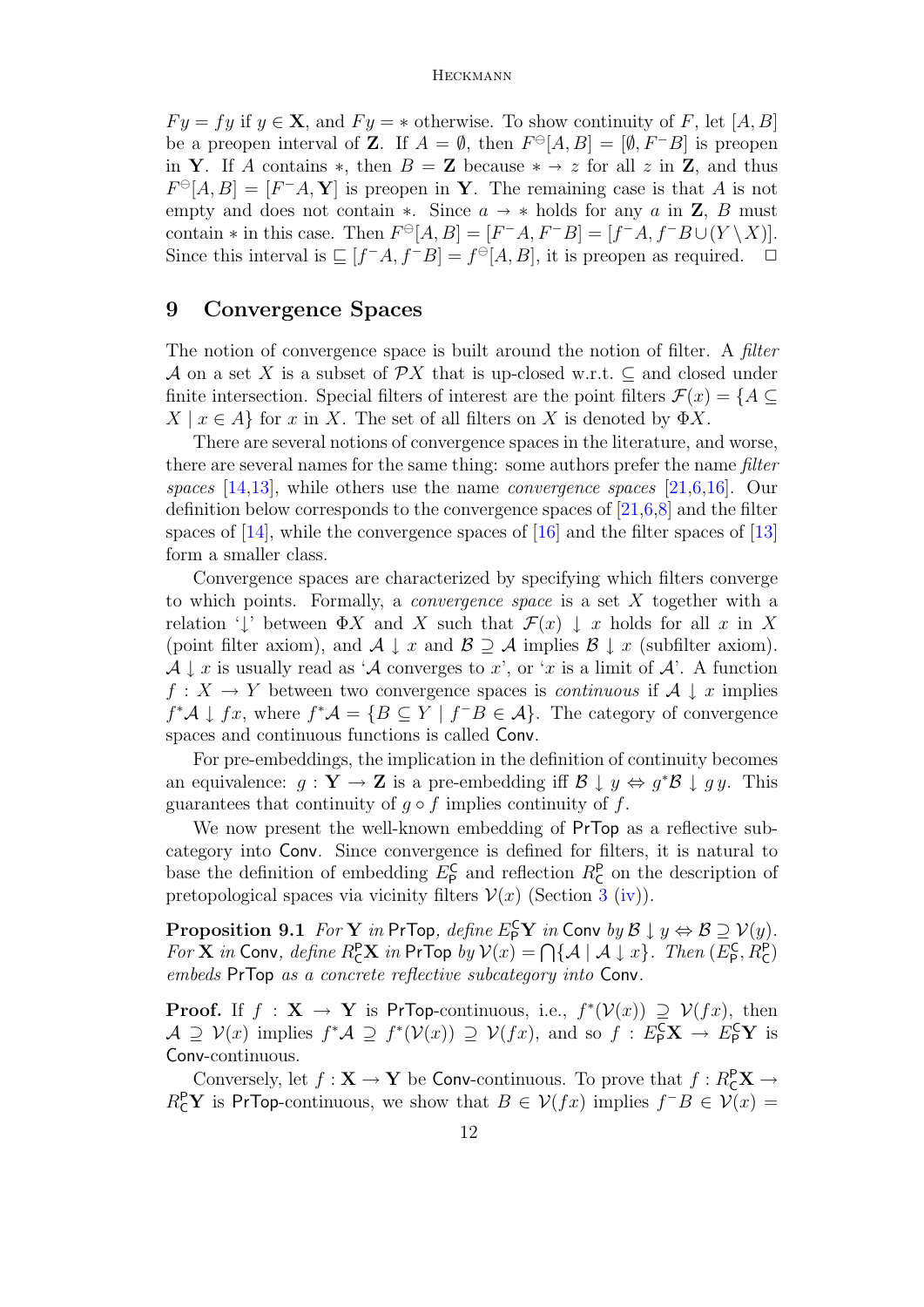$\bigcap \{ \mathcal{A} \mid \mathcal{A} \downarrow x \}.$  To do so, let  $\mathcal{A} \downarrow x$ . Then  $f^* \mathcal{A} \downarrow fx$ , and so  $B \in \mathcal{V}(fx) \subseteq f^* \mathcal{A}$ , whence  $f^{-}B \in \mathcal{A}$ .

The equality  $R_{\mathsf{C}}^{\mathsf{P}}(E_{\mathsf{P}}^{\mathsf{C}}\mathbf{X}) = \mathbf{X}$  holds since  $\bigcap \{\mathcal{A} \mid \mathcal{A} \supseteq \mathcal{V}(x)\} = \mathcal{V}(x)$ . Finally, the identity on the point set  $X$  is continuous as a function from  $X$  to  $E_{\mathsf{P}}^{\mathsf{C}}(R_{\mathsf{C}}^{\mathsf{P}}\mathbf{X})$  since  $\mathcal{A} \downarrow x$  in  $\mathbf{X}$  implies  $\mathcal{A} \supseteq \mathcal{V}(x)$ , whence  $\mathcal{A} \downarrow x$  in  $E_{\mathsf{P}}^{\mathsf{C}}(R_{\mathsf{C}}^{\mathsf{P}}\mathbf{X})$ .  $\Box$ 

We also want to derive the preclosure  $\mathsf{pc}$  of  $R_{\mathsf{C}}^{\mathsf{P}}\mathbf{X}$  directly from the convergence relation of **X**. Recall [3.1:](#page-4-3) x is in  $\mathsf{pc} S$  iff every vicinity of x meets S. For a filter A and a set S, define  $A \otimes S$  if all A in A meet S. Then pc S can be characterized concisely by  $x \in \text{pc } S \Leftrightarrow \mathcal{V}(x) \otimes S$ . (Relation  $\infty$  is a special case of relation  $\#$  in [\[8\]](#page-18-4).) We need a few properties of  $\infty$ :

<span id="page-12-0"></span>Proposition 9.2  $\mathcal{A} \notin S$  iff  $\neg S \in \mathcal{A}$ .

**Proof.** If  $\neg S \in \mathcal{A}$ , then A contains a set  $(\neg S)$  that does not meet S. Conversely, if A contains a set A with  $A \cap S = \emptyset$ , then  $A \subseteq \neg S$  and so  $\neg S$  is in  $\mathcal A$ .

<span id="page-12-1"></span>**Proposition 9.3**  $\bigcap_{i \in I} A_i \otimes S$  iff there is i in I such that  $A_i \otimes S$ .

**Proof.** The contraposition of the claimed equivalence is  $\bigcap_{i\in I} A_i \notin S$  iff  $A_i \notin S$ S for all i in I. With [9.2,](#page-12-0) this is equivalent to  $\neg S \in \bigcap_{i \in I} A_i$  iff  $\neg S \in A_i$  for all i in I, which is true.  $\Box$ 

Applying [9.3](#page-12-1) to the definition  $V(x) = \bigcap \{ A \mid A \downarrow x \}$  yields the following derivation of pc from the convergence relation:

<span id="page-12-2"></span>**Proposition 9.4** In  $R_{\text{C}}^{\text{P}}\mathbf{X}$ , x is in pc S iff there is a filter A such that  $A \text{ } \infty$  S and  $A \downarrow x$ .

A reflection need not preserve embeddings. In Section [7,](#page-7-0) we have seen this for the reflection  $R_{\rm P}^{\rm T}$ : PrTop  $\rightarrow$  Top, and the same is true for the reflection  $R_{\rm P}^{\rm T} \circ R_{\rm C}^{\rm P}$  of Conv into Top. Therefore, it comes as a surprise that the reflection  $R_{\mathsf{C}}^{\mathsf{P}}$ : Conv  $\rightarrow$  PrTop *does* preserve embeddings.

<span id="page-12-3"></span>**Proposition 9.5** If  $e: \mathbf{X} \to \mathbf{Y}$  is an embedding or pre-embedding, then so is  $e: R_{\mathsf{C}}^{\mathsf{P}} \mathbf{X} \to R_{\mathsf{C}}^{\mathsf{P}} \mathbf{Y}.$ 

**Proof.** Since injectivity of e is preserved anyway, we can concentrate on ini-tiality. We apply criterion [5.2](#page-5-5) [\(iii\)](#page-6-2), i.e., show  $p c_p S = e^-(p c_Q(e^+S))$  where  $\mathcal P$ and Q are the pretopologies of  $R_{\mathsf{C}}^{\mathsf{P}}\mathbf{X}$  and  $R_{\mathsf{C}}^{\mathsf{P}}\mathbf{Y}$ , respectively. The inclusion ' $\subseteq$ ' follows from continuity of  $e$ ; it is the opposite inclusion that matters. If  $x$  is such that  $ex$  is in  $\mathsf{pc}_{\mathcal{Q}}(e^+S)$ , then there is a filter  $\mathcal{B}$  on  $\mathbf Y$  such that  $\mathcal{B} \circledast e^+S$ and  $\mathcal{B} \downarrow ex$ . Let  $\mathcal{A}$  be the filter on **X** that is the up-closure of  $\{e^{-}B \mid B \in \mathcal{B}\}\.$ Since  $B \cap e^+S \neq \emptyset$  implies  $e^-B \cap S \neq \emptyset$ ,  $A \otimes S$  holds. Furthermore,  $\emptyset$  is a subset of  $e^*\mathcal{A}$  because  $B \in \mathcal{B}$  implies  $e^-B \in \mathcal{A}$ . By the subfilter axiom of convergence spaces,  $e^*\mathcal{A} \downarrow ex$  follows from  $\mathcal{B} \downarrow ex$ . Since  $e : \mathbf{X} \to \mathbf{Y}$  is a pre-embedding,  $e^*\mathcal{A} \downarrow ex$  implies  $\mathcal{A} \downarrow x$ . So we have  $\mathcal{A} \otimes S$  and  $\mathcal{A} \downarrow x$ , whence  $x \in \operatorname{pc}_P S$  by [9.4.](#page-12-2)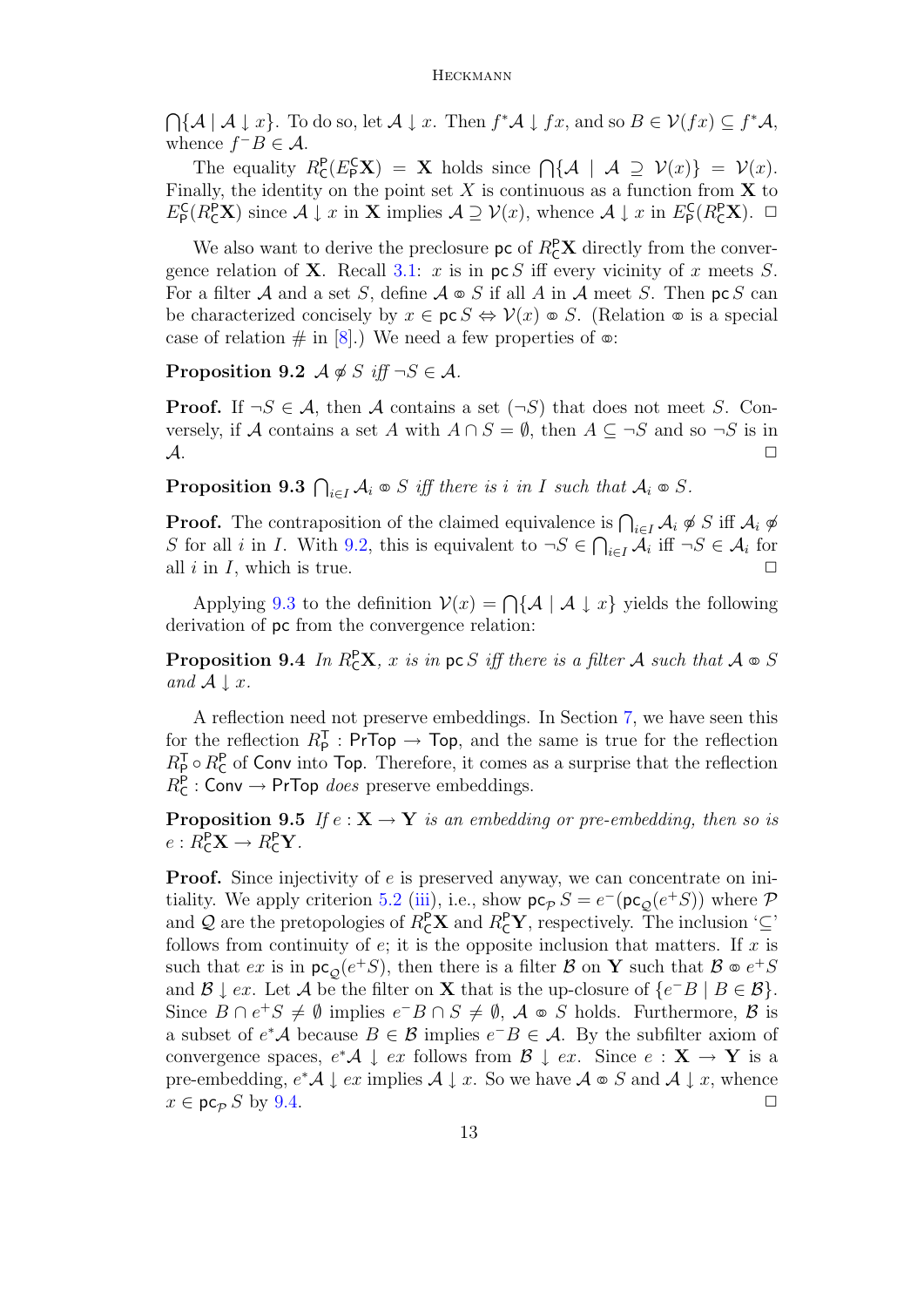The above fact is the key for deriving the following result on injective spaces.

**Proposition 9.6** If **Z** is injective in PrTop, then  $E_P^CZ$  is injective in Conv. Hence all retracts of powers of  $E_{\mathsf{P}}^{\mathsf{C}} \Lambda$  are injective in Conv.

**Proof.** Let  $e: \mathbf{X} \hookrightarrow \mathbf{Y}$  be an embedding in Conv, and  $f: \mathbf{X} \to E_{\mathsf{P}}^{\mathsf{C}} \mathbf{Z}$  a Conv-continuous function. By [9.5,](#page-12-3)  $e: R_{\mathsf{C}}^{\mathsf{P}} \mathbf{X} \to R_{\mathsf{C}}^{\mathsf{P}} \mathbf{Y}$  is an embedding in PrTop, and by reflection,  $f: R_{\mathbb{C}}^{\mathbb{P}} \mathbf{X} \to \mathbf{Z}$  is PrTop-continuous. Injectivity of  $\mathbf{Z}$ yields a PrTop-continuous function  $F: R_{\mathsf{C}}^{\mathsf{P}} \mathbf{Y} \to \mathbf{Z}$  such that  $F \circ e = f$ . By reflection again,  $F: \mathbf{Y} \to E_{\mathsf{P}}^{\mathsf{C}} \mathbf{Z}$  is Conv-continuous. The second statement follows from [8.4](#page-10-1) and the preservation of products by reflective embeddings.  $\Box$ 

### <span id="page-13-0"></span>10 Equilogical Spaces

In December 1996, Dana Scott and his group proposed the category Equ of equilogical spaces [\[18](#page-18-11)[,3,](#page-17-4)[4\]](#page-17-5), a cartesian closed complete category that contains Top<sub>0</sub>, the category of  $\mathcal{T}_0$  topological spaces, as a full subcategory.

In [\[18\]](#page-18-11), the objects of Equ are equivalence relations on topological  $\mathcal{T}_0$  spaces. In [\[3\]](#page-17-4), Scott's group showed that **Equ** is equivalent to the category of modest sets (on algebraic lattices), and also considered the larger category of assemblies (on algebraic lattices), which is equivalent to the category of equivalence relations on arbitrary topological spaces. The latter category was also called Equ by some people [\[19\]](#page-18-6). Here, we do the same, basing our equilogical spaces on assemblies. This is essential since Andrej Bauer has shown that the original  $\mathcal{T}_0$ -based version of Equ does not have any injective objects other than the terminal object 1 [\[2\]](#page-17-2).

An assembly is a tuple  $(X, D, \vdash)$  consisting of a point set X, an algebraic or continuous lattice  $D$  (both choices produce equivalent categories), and a realizability relation  $\vdash$  between D and X such that for all x in X there is some a in D with  $a \vdash x$ . Given two assemblies  $(X, D, \vdash)$  and  $(Y, E, \vdash)$ , a function  $f: X \to Y$  is *realizable* if there is a Scott-continuous function  $\varphi: D \to E$ such that  $a \vdash x$  implies  $\varphi a \vdash fx$ ; this implication is abbreviated to  $\varphi \vdash f$ and  $\varphi$  is called a realizer of f.

Two assemblies  $\mathcal{X}_1$  and  $\mathcal{X}_2$  with the same point set X are *equivalent* if the identity on X is realizable in both directions  $\mathcal{X}_1 \to \mathcal{X}_2$  and  $\mathcal{X}_2 \to \mathcal{X}_1$ . Since it is not required that the two realizers of  $\mathsf{id}_X$  are inverse to each other, the lattices of two equivalent assemblies may be of radically different size and shape. This is quite different from many familiar categories including Top, PrTop, and Conv where equivalent objects would be equal. To overcome this difference, we perform an *amnestic modification* [\[1\]](#page-17-3): we do not consider the assemblies themselves as equilogical spaces, but only as representations of the equilogical spaces; the spaces correspond to equivalence classes of assemblies. (This is slightly non-standard, but can be compared with the situation when working with bases in topology or domain theory: a topological space or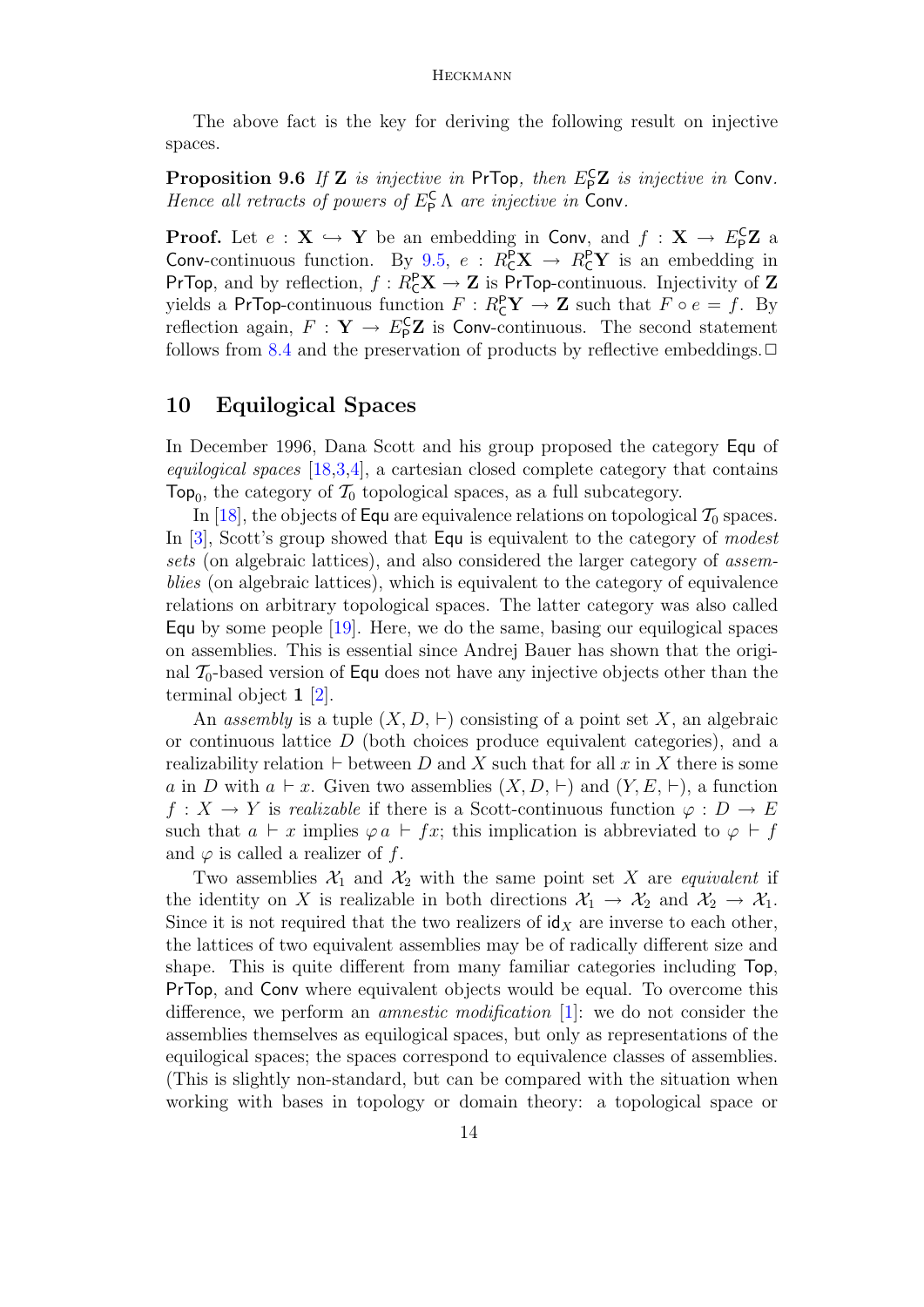a continuous dcpo can be represented using many different bases.) Since equivalent assemblies share the same point set, this common point set can be attributed to the equilogical space represented by the assemblies. Our definition of Equ is completed by saying that a function  $f: X \to Y$  between two equilogical spaces (or rather their point sets) is continuous if  $f: \mathcal{X} \to \mathcal{Y}$ is realizable for *some* assembly representations  $\mathcal{X}$  and  $\mathcal{Y}$  of **X** and **Y**, or equivalently if  $f : \mathcal{X} \to \mathcal{Y}$  is realizable for all assembly representations  $\mathcal{X}$  and  $\mathcal Y$  of **X** and **Y**. To get a concise notation, we write  $\mathbf X = [(X, D, \vdash)]$  if the space **X** is represented by the assembly  $(X, D, \vdash)$ .

Like the other categories considered here, Equ allows the formation of arbitrary subspaces: if  $Y = [(Y, D, \vdash)]$  and X is a subset of Y, then the subspace of Y induced by X is  $[(X, D, \vdash_X)]$  where  $\vdash_X$  is the restriction of  $\vdash$ to X. Since Equ contains indiscrete spaces, these concrete subspaces coincide with the regular subobjects.

Recall that PrTop is a reflective subcategory of  $Conv(9.1)$  $Conv(9.1)$  where the convergence relation of  $E_P^{\mathsf{C}}\mathbf{X}$  is defined by  $\mathcal{A} \downarrow x \Leftrightarrow \mathcal{A} \supseteq \mathcal{V}(x)$ . This convergence relation clearly satisfies the additional axiom  $\mathcal{A}_1 \downarrow x$ ,  $\mathcal{A}_2 \downarrow x \Rightarrow \mathcal{A}_1 \cap \mathcal{A}_2 \downarrow x$ , which is called *prototopological* in  $[8]$  and *merge-nice* in [\[11\]](#page-18-12). As shown in [\[9\]](#page-18-13) by developing ideas from [\[14,](#page-18-8)[13\]](#page-18-9), the corresponding subcategory ProtoTop of Conv embeds as a reflective subcategory into Equ (in [\[9\]](#page-18-13), convergence spaces are called filter spaces, Conv and ProtoTop are  $FIL^a$  and  $FIL^c$ , respectively, and assemblies are used directly). The full embedding ProtoTop  $\hookrightarrow$  Equ is performed by mapping  $(X, \downarrow)$  into the equilogical space  $[(X, \Phi X, \vdash)]$  where  $\Phi X$ is the algebraic lattice of filters on X ordered by subset inclusion, and  $\mathcal{A} \vdash x$ iff  $A \downarrow x$  and  $A \subseteq \mathcal{F}(x)$ , the point filter at x. This embedding can be composed with  $E_{\mathsf{P}}^{\mathsf{C}}$  from [9.1](#page-11-1) to get a full reflective embedding  $E_{\mathsf{P}}^{\mathsf{E}}$ : PrTop  $\hookrightarrow$  Equ where  $E_{\mathsf{P}}^{\mathsf{E}} \mathbf{X} = [(X, \Phi X, \vdash_{\Phi})]$  with  $\mathcal{A} \vdash_{\Phi} x$  iff  $\mathcal{V}(x) \subseteq \mathcal{A} \subseteq \mathcal{F}(x)$ .

In the sequel, we derive an internal characterization of the injective equilogical spaces similar to the one for injective pretopological spaces (Theorem [8.6\)](#page-10-2). To this end, we consider the equilogical space  $E_{\mathsf{P}}^{\mathsf{E}} \Lambda$  more closely, which we call Λ again for simplicity. Since Λ is finite, all filters on Λ are principal, i.e., of the form  $\mathcal{F}(A) = \{A' \subseteq \Lambda \mid A' \supseteq A\}$  for  $A \subseteq \Lambda$ . Hence,  $\Phi \Lambda$  has 8 elements and is isomorphic to  $\mathcal{P}\Lambda$ , but note that  $\mathcal{F}(A) \subseteq \mathcal{F}(B)$  iff  $A \supseteq B$ . The realizability relation is given by  $A \vdash_{\Phi} 0$  iff  $\mathcal{F}(\Lambda) \subseteq A \subseteq \mathcal{F}\{0\}, \ A \vdash_{\Phi} * \text{ iff }$  $\mathcal{F}(\Lambda) \subseteq \mathcal{A} \subseteq \mathcal{F}\{*\},\$ and  $\mathcal{A} \vdash_{\Phi} 1$  iff  $\mathcal{F}\{*,1\} \subseteq \mathcal{A} \subseteq \mathcal{F}\{1\}.$  It is hard to see any useful structure in this, but fortunately,  $\Lambda$  has another more concise assembly representation, namely  $(\Lambda, \Omega, \vdash)$  with the lattice  $\Omega = \{0, 1\}$  and  $0 \vdash 0, 0 \vdash *$ ,  $1 \vdash *$ , and  $1 \vdash 1$ . Here, the equivalence is established by  $\varphi : \Omega \to \Phi \Lambda$  with  $\varphi(0) = \mathcal{F}(\Lambda)$  and  $\varphi(1) = \mathcal{F}\{*,1\}$ , and  $\psi : \Phi \Lambda \to \Omega$  with  $\psi(\mathcal{A}) = 0 \Leftrightarrow \mathcal{A} \subseteq \mathcal{F}\{0\}$  and  $\psi(\mathcal{A}) = 1 \Leftrightarrow \mathcal{A} \supseteq \mathcal{F}\{*,1\}.$  Note that  $*$  is realized by all elements of  $\Omega$ . We call such a point *indefinite*.

**Definition 10.1** A point  $*$  of an equilogical space **X** is an *indefinite point* if X has an assembly representation  $(X, D, \vdash)$  such that  $*$  is realized by all elements of D.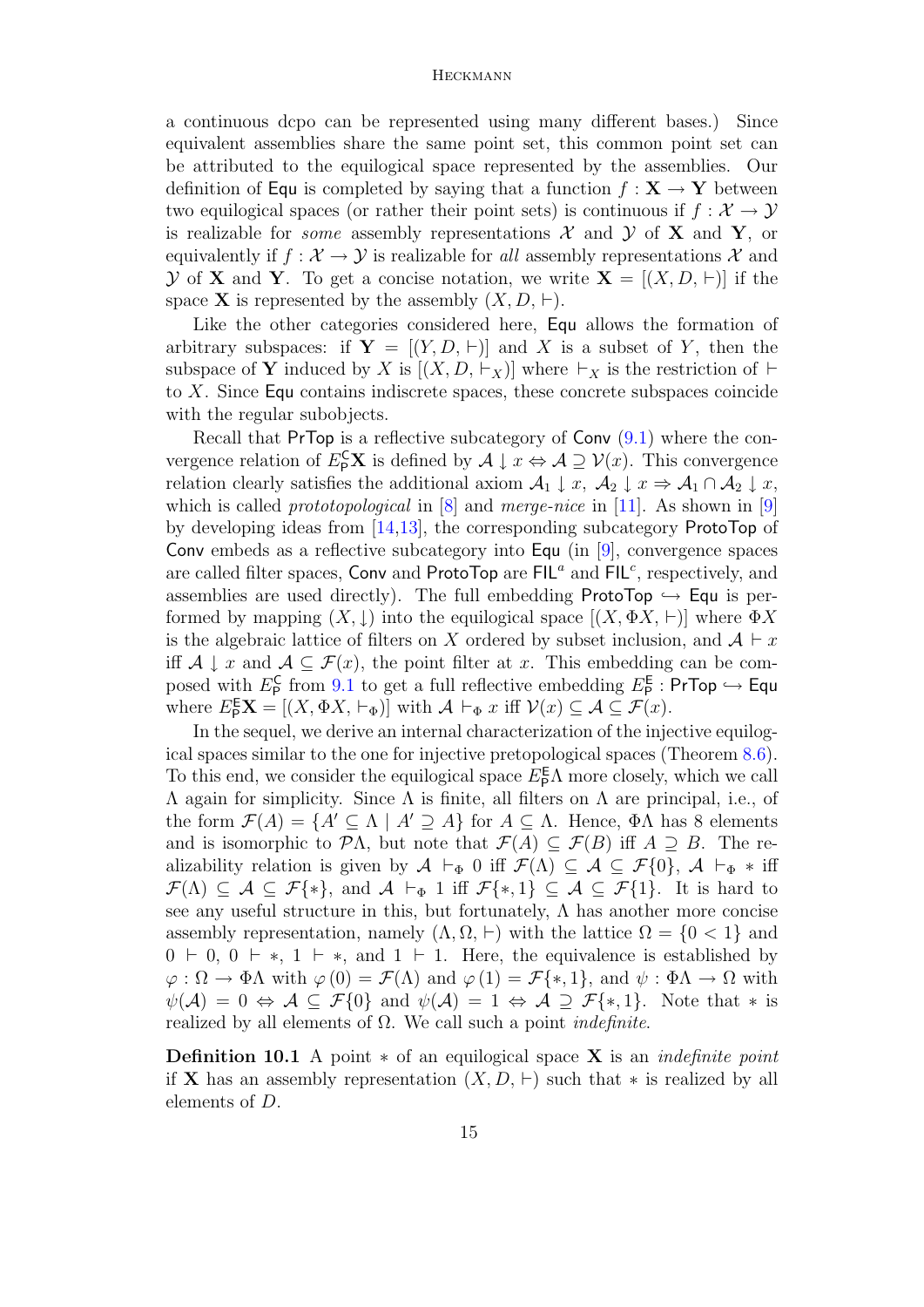Note that  $X$  may have other assembly representations where the indefinite point is not universally realized. This is for instance the case for the filter representation of  $\Lambda$  presented above.

<span id="page-15-0"></span>Proposition 10.2 All spaces Z containing at least one indefinite point ∗ are injective w.r.t. embeddings in Equ.

**Proof.** Let **X** be a subspace of **Y**, i.e.,  $\mathbf{X} = [(X, D, \vdash_X)]$  and  $\mathbf{Y} = [(Y, D, \vdash_Y)]$ with the same lattice  $D, X \subseteq Y$ , and  $\vdash_X$  being the restriction of  $\vdash_Y$  to X. Let  $\mathbf{Z} = \{ (Z, E, \vdash_Z) \}$  and  $* \in Z$  such that  $b \vdash_Z *$  for all b in E. Given  $f : X \to Z$ realized by  $\varphi : D \to E$ , define  $F : Y \to Z$  by  $Fx = fx$  for  $x \in X$  and  $F_y = *$ for  $y \in Y \setminus X$ . Since all elements of E realize  $*, \varphi$  is also an realizer of F.  $\Box$ 

We now consider the operation of adjoining an indefinite point to an equilogical space. Given an assembly  $\mathcal{X} = (X, D, \vdash)$ , let  $\mathcal{X}^* = (X \cup \{*\}, D, \vdash')$ where  $\vdash'$  is  $\vdash$  plus the relations  $d \vdash' *$  for all d in D. Thus  $\mathcal{X}^*$  is  $\mathcal{X}$  plus a new point  $\ast$ , which is indefinite by the definition of  $\vdash'$ . Any function  $f : \mathcal{X} \to \mathcal{Y}$ induces a function  $f^*: \mathcal{X}^* \to \mathcal{Y}^*$  with  $f^*x = fx$  for x in X and  $f^*(*) = *$ . If f is realizable, then so is  $f^*$ , with the same realizers as f. Hence, the map  $\mathcal{X} \mapsto \mathcal{X}^*$  preserves equivalence and thus induces an endofunctor of Equ. Examples are  $\mathbf{1}^* = \mathbf{2}_i$  (the indiscrete 2-point space), and of course,  $\Omega^* = \Lambda$  as witnessed by the  $\Omega$ -representation of  $\Lambda$ . Since obviously **Z** is a subspace of  $\mathbf{Z}^*$ and  $\mathbf{Z}^*$  is injective by Prop. [10.2,](#page-15-0) we can conclude:

**Proposition 10.3** Every equilogical space can be embedded into an injective equilogical space.

The embedding  $X \hookrightarrow X^*$  and the injectivity of  $Y^*$  can also be used to extend continuous functions  $X \to Y^*$  to continuous functions  $X^* \to Y^*$ , turning (.)<sup>∗</sup> into a Kleisli triple and thus a monad.

The  $(.)^*$  monad should not be confused with lifting  $(.)_{\perp}$  although there is of course some similarity between the two monads. While lifting classifies partial maps defined on open subspaces,  $(.)^*$  does much more:

Proposition 10.4 There is a bijection between the partial continuous functions from  $\bf{Y}$  to  $\bf{Z}$  (where partial means defined on an arbitrary subspace) and total continuous functions from  $Y$  to  $Z^*$ .

**Proof.** A total continuous function  $F: \mathbf{Y} \to \mathbf{Z}^*$  induces a partial continuous function defined on the subspace  $X = \{y \in Y \mid Fy \neq * \}.$  Conversely, any continuous function  $f : X \to Z$  defined on a subspace X of Y can be composed with the embedding  $\mathbf{Z} \hookrightarrow \mathbf{Z}^*$  and then extended to a continuous function  $F: \mathbf{Y} \to \mathbf{Z}^*$  as in the proof of [10.2.](#page-15-0)

We now continue with the characterization of injective equilogical spaces.

<span id="page-15-1"></span>**Proposition 10.5** An equilogical space **X** is injective w.r.t. embeddings iff **X** is a retract of  $X^*$ .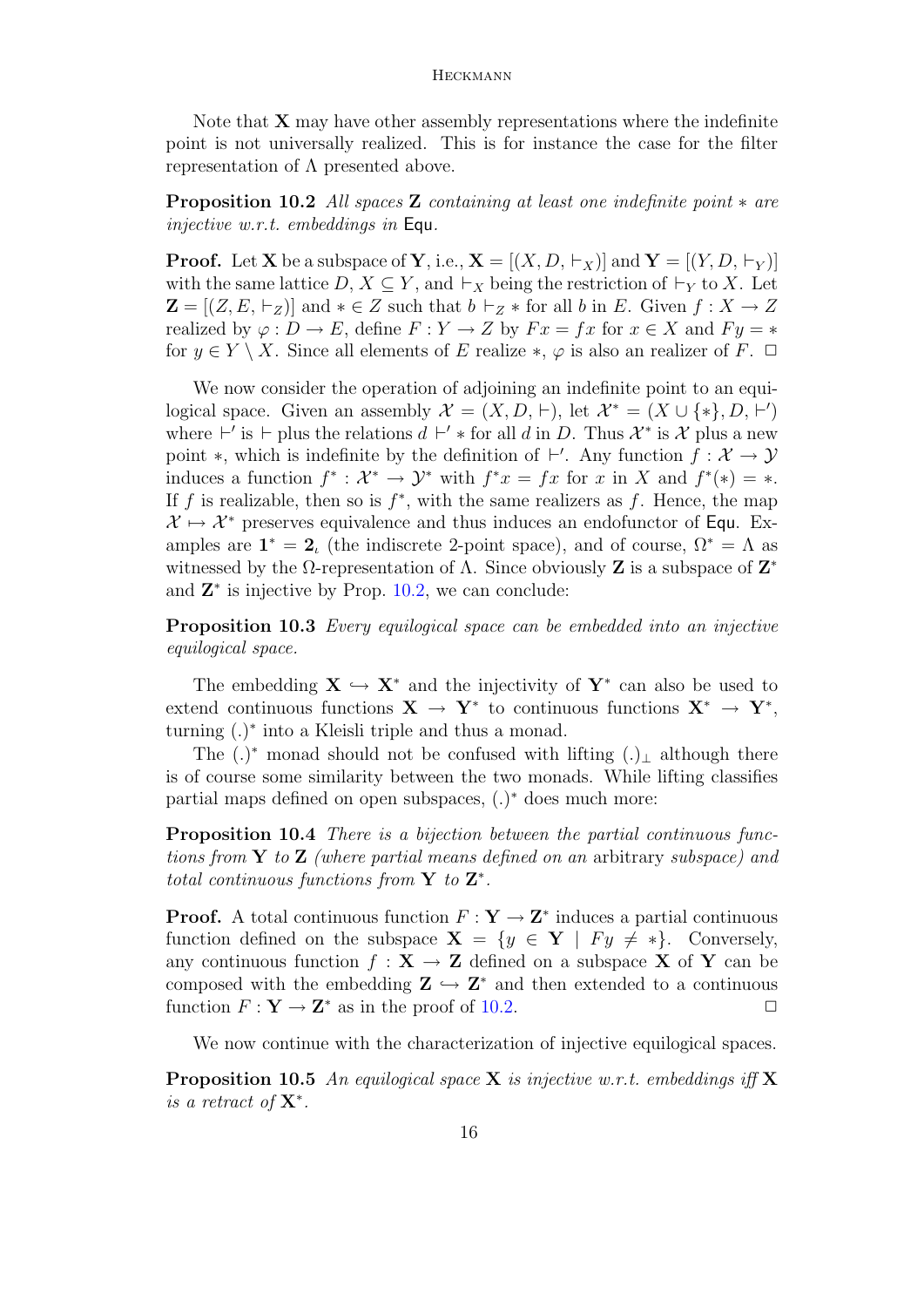**Proof.** If **X** is injective, the identity  $\mathbf{d}_X : \mathbf{X} \to \mathbf{X}$  can be extended along the embedding  $e: \mathbf{X} \hookrightarrow \mathbf{X}^*$  to a continuous function  $r: \mathbf{X}^* \to \mathbf{X}$  satisfying  $r \circ e = id_{\mathbf{X}}$ , which makes **X** a retract of **X**<sup>\*</sup>. Conversely, assume **X** is a retract of  $X^*$ . Then X is injective since  $X^*$  is injective by [10.2](#page-15-0) and injectivity carries over to retracts.  $\Box$ 

The next step is to show that indefinite points are preserved by retractions.

<span id="page-16-1"></span>**Proposition 10.6** If  $r : Y \to X$  is a retraction and  $*$  is indefinite in Y, then  $r(*)$  is indefinite in **X**.

**Proof.** Let  $\mathcal{X} = (X, D, \vdash_X)$  be a representation of **X** and  $\mathcal{Y} = (Y, E, \vdash_Y)$  a representation of Y such that  $b \vdash_Y *$  for all b in E. Let further  $\rho : E \to D$ be the realizer of the retraction  $r : Y \to X$  and  $\eta : D \to E$  the realizer of the corresponding section  $e: \mathbf{X} \to \mathbf{Y}$  satisfying  $r \circ e = id_X$ . (Note that the corresponding equation  $\rho \circ \eta = id_D$  is not required to hold.) We set up a new assembly  $\mathcal{X}' = (X, E, \vdash'_X)$  using the lattice E of  $\mathcal Y$  and a relation  $\vdash'_X$  defined by  $b \vdash'_{X} x \Leftrightarrow \rho b \vdash_{X} x$  for b in E and x in X. To show that this really forms an assembly, we have to show that for any  $x$  in  $X$  there is  $b$  in  $E$  such that  $b \vdash'_{X} x$ . Given x in X, ex is in Y, whence there is b in E such that  $b \vdash_Y e x$ . Since  $\rho$  realizes  $r, \rho b \vdash_X r(e x) = x$  follows, i.e.,  $b \vdash'_X x$ . Next we show that  $\mathcal{X}'$  forms an alternative representation of **X**, i.e., that  $\mathcal{X}$  and  $\mathcal{X}'$  are equivalent. Since  $b \vdash'_{X} x \Rightarrow \rho b \vdash_{X} x$ , identity  $\mathsf{id}_{X} : \mathcal{X}' \to \mathcal{X}$  is realized by  $\rho$ . For the opposite direction, we start with  $a \vdash_X x$  for a in D. Since  $\eta$  realizes e,  $\eta a \vdash_Y e x$  follows. Since  $\rho$  realizes r, this implies  $\rho(\eta a) \vdash_X r(e x) = x$ . By definition of  $\vdash'_{X}$ ,  $\eta \circ \vdash'_{X} x$  follows. These arguments show that  $\eta : D \to E$ realizes  $\mathsf{id}_X : \mathcal{X} \to \mathcal{X}'$ . Finally, we show that  $r(*)$  is universally realized in  $\mathcal{X}'$ : for any b in E,  $b \vdash_Y *$  holds, whence  $\rho b \vdash_X r(*)$ , i.e.,  $b \vdash'_X r(*)$ . This proves that  $r(*)$  is an indefinite point of **X** (by virtue of the representation  $\mathcal{X}'$ ).  $\Box$ 

Putting all pieces together, we obtain:

**Theorem 10.7** An equilogical space is injective w.r.t. embeddings in Equ if and only if it contains some indefinite point.

Proof. The 'if' direction is Prop. [10.2,](#page-15-0) and the 'only if' direction follows from  $10.5$  and  $10.6$ .

### <span id="page-16-0"></span>11 The Failure of Injectivity of Sierpinski Space

As already pointed out, Sierpinski space  $\Omega$  is injective w.r.t. pre-embeddings in Top, but not in Equ or Conv. This leads to the question whether  $\Omega$  is injective in any sub-ccc of Equ or Conv containing Top. Since ProtoTop is a reflective sub-ccc of both Equ and Conv containing Top (see section [10\)](#page-13-0), one may restrict the search to that category. The smallest sub-ccc of ProtoTop closed under pre-subspace and containing Top is EpiTop, the category of epitopological or Antoine spaces [\[12](#page-18-1)[,16](#page-18-2)[,6](#page-17-1)[,8\]](#page-18-4), called  $\Omega$ -initial spaces in [\[10\]](#page-18-5). These spaces are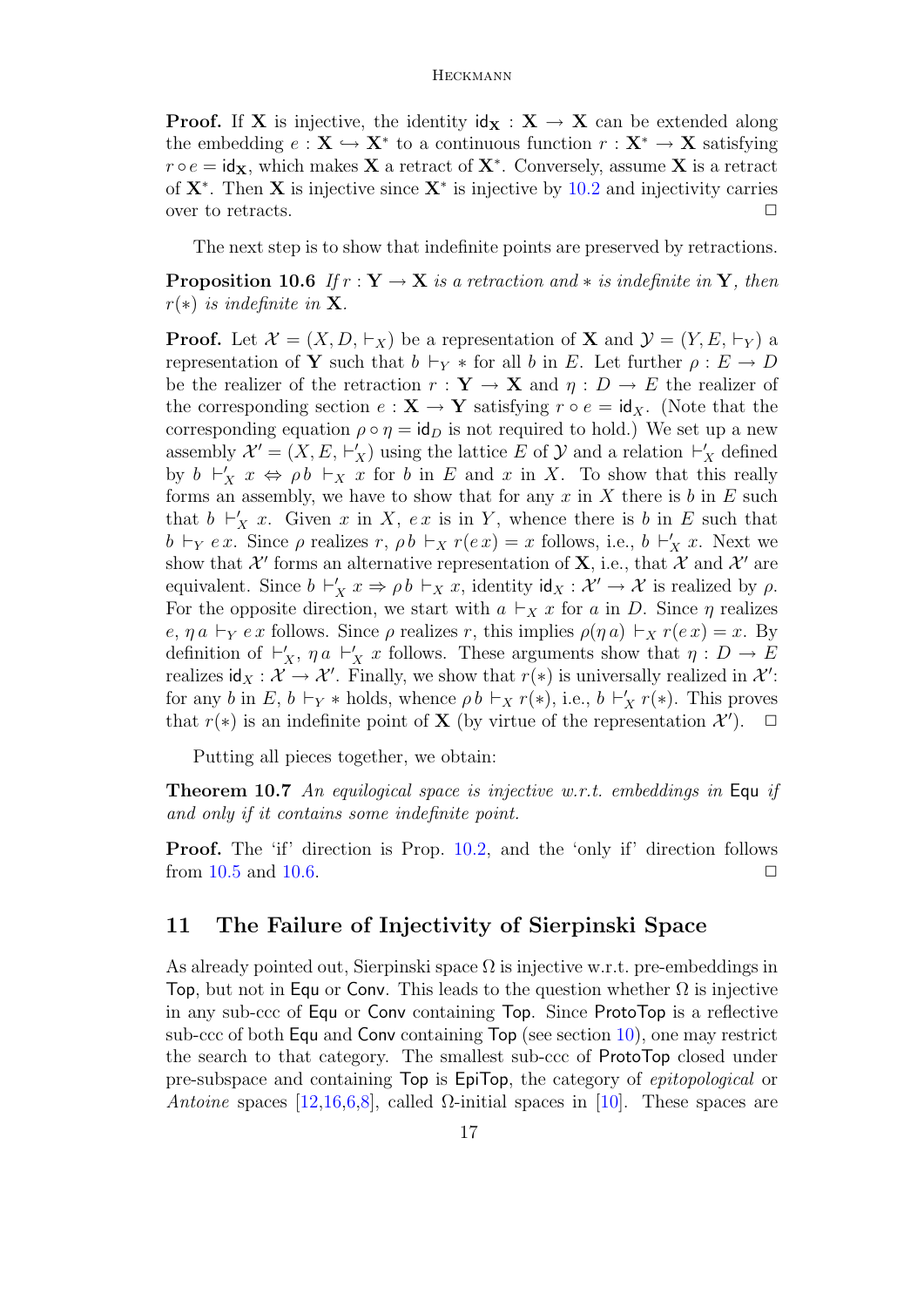characterized by initiality of the canonical map  $\lambda x$ .  $\lambda f$ .  $fx$  :  $\mathbf{X} \rightarrow [[\mathbf{X} \rightarrow$  $\Omega \to \Omega$ , or equivalently by the existence of some initial  $e: \mathbf{X} \to [\mathbf{Y} \to \Omega]$ for some topological space  $Y$ . A proof of this equivalence and the closure under exponentiation and pre-subspace (in fact all initial constructions) can be found in [\[10\]](#page-18-5). A proof that it is the smallest such category containing Top can be found in [\[8\]](#page-18-4). (A similar, but different property, namely injectivity of  $\lambda x$ .  $\lambda f$ . fx, is studied in Synthetic Domain Theory [\[17\]](#page-18-14).

Both PrTop and EpiTop contain Top, but are otherwise incomparable. The following example, inspired by Example 16.7 in [\[8\]](#page-18-4), shows that the intersection of PrTop and EpiTop is strictly larger than Top. Because of [7.1,](#page-8-1) the existence of a pre-topological non-topological space in EpiTop shows that Sierpinski space cannot be injective in EpiTop.

The example space Y consists of three disjoint subsets  $A, B$ , and C. The points of A are  $a_{ij}$  for  $i, j \in \mathbb{N}$ , the set B consists of points  $b_i$  for i in  $\mathbb{N}$ , and C contains one further point c. The vicinities of  $a_{ij}$  are all sets containing this point  $a_{ij}$ , the vicinities of  $b_i$  are all sets containing  $b_i$  itself and all but a finite number of the points  $a_{ij}$ ,  $j \in \mathbb{N}$ , and the vicinities of c are the sets containing c and all but a finite number of the points  $b_i, i \in \mathbb{N}$ . Hence, the sequences  $(a_{ij})_{i\in\mathbb{N}}$  converge to  $b_i$  and the sequence  $(b_i)_{i\in\mathbb{N}}$  converges to c, but c is not a limit point of A. Since  $\textsf{pc}\,A = A \cup B$  and  $\textsf{pc}\,(A \cup B) = A \cup B \cup C = Y$ , this pretopological space is not topological, and [7.1](#page-8-1) shows that  $\Omega$  is not injective for the embedding of the subspace  $A\cup\{c\}$  into Y. Since Y is Hausdorff in the sense that distinct points have disjoint vicinities, one can conclude that it is in EpiTop by using the characterization of epitopological spaces from [\[8,](#page-18-4) Theorem 11.3 or 11.4] that goes back to [\[5\]](#page-17-0), or more directly the characterization of [\[15\]](#page-18-3).

### References

- <span id="page-17-3"></span>[1] Adámek, J., H. Herrlich and G. Strecker, "Abstract and Concrete Categories," John Wiley and Sons, Inc., 1990.
- <span id="page-17-2"></span>[2] Bauer, A., Projectives and injectives in EQU (1997), unpublished manuscript.
- <span id="page-17-4"></span>[3] Bauer, A., L. Birkedal and D. S. Scott, Equilogical spaces, Theoretical Computer Science 315 (2004), pp. 35–59.
- <span id="page-17-5"></span>[4] Birkedal, L., A. Carboni, G. Rosolini and D. S. Scott, Type theory via exact categories (extended abstract), in: Proceedings of the 13th Annual IEEE Symposium on Logic in Computer Science LICS '98 (1998), pp. 188–198.
- <span id="page-17-0"></span>[5] Bourdaud, G., Espaces d'antoine et semi-espaces d'antoine, Cahiers de Topologies et Géométrie Différentielle 16 (1975), pp. 107–133.
- <span id="page-17-1"></span>[6] Bourdaud, G., Some cartesian closed categories of convergence spaces, in: Categorical Topology (Proc. Conf. Mannheim 1975), Lecture Notes in Mathematics 540 (1976), pp. 93–108.